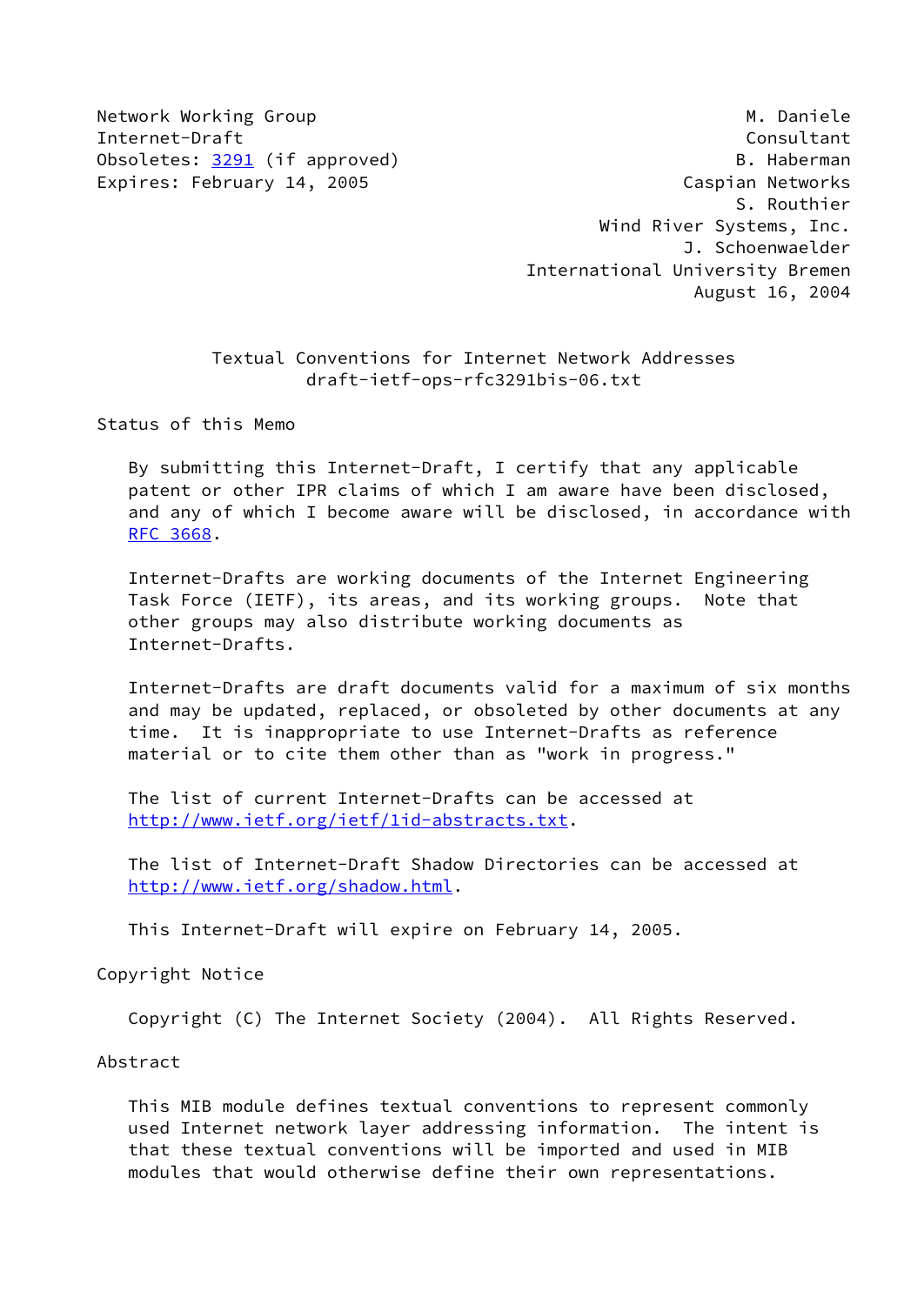This document obsoletes [RFC 3291](https://datatracker.ietf.org/doc/pdf/rfc3291).

# Table of Contents

| The Internet-Standard Management Framework 5<br>2.                                             |  |
|------------------------------------------------------------------------------------------------|--|
| 3.                                                                                             |  |
| 4.<br>Usage Hints $\ldots \ldots \ldots \ldots \ldots \ldots \ldots \ldots \ldots \ldots$      |  |
| 4.1                                                                                            |  |
| 4.2 Uniqueness of Addresses 14                                                                 |  |
| 4.3 Multiple Addresses per Host 15                                                             |  |
| Resolving DNS Names 15<br>4.4                                                                  |  |
| 5.                                                                                             |  |
| Security Considerations $\ldots \ldots \ldots \ldots \ldots \ldots \ldots \frac{18}{18}$<br>6. |  |
| 7.                                                                                             |  |
| 8.                                                                                             |  |
| Changes from RFC 3291 to RFC XXXX 18<br>9.                                                     |  |
| Changes from RFC 2851 to RFC 3291 $\ldots$ 18<br>10.                                           |  |
| 11.                                                                                            |  |
|                                                                                                |  |
| 11.2 Informative References 20                                                                 |  |
|                                                                                                |  |
| Intellectual Property and Copyright Statements 22                                              |  |
|                                                                                                |  |

 $\overline{a}$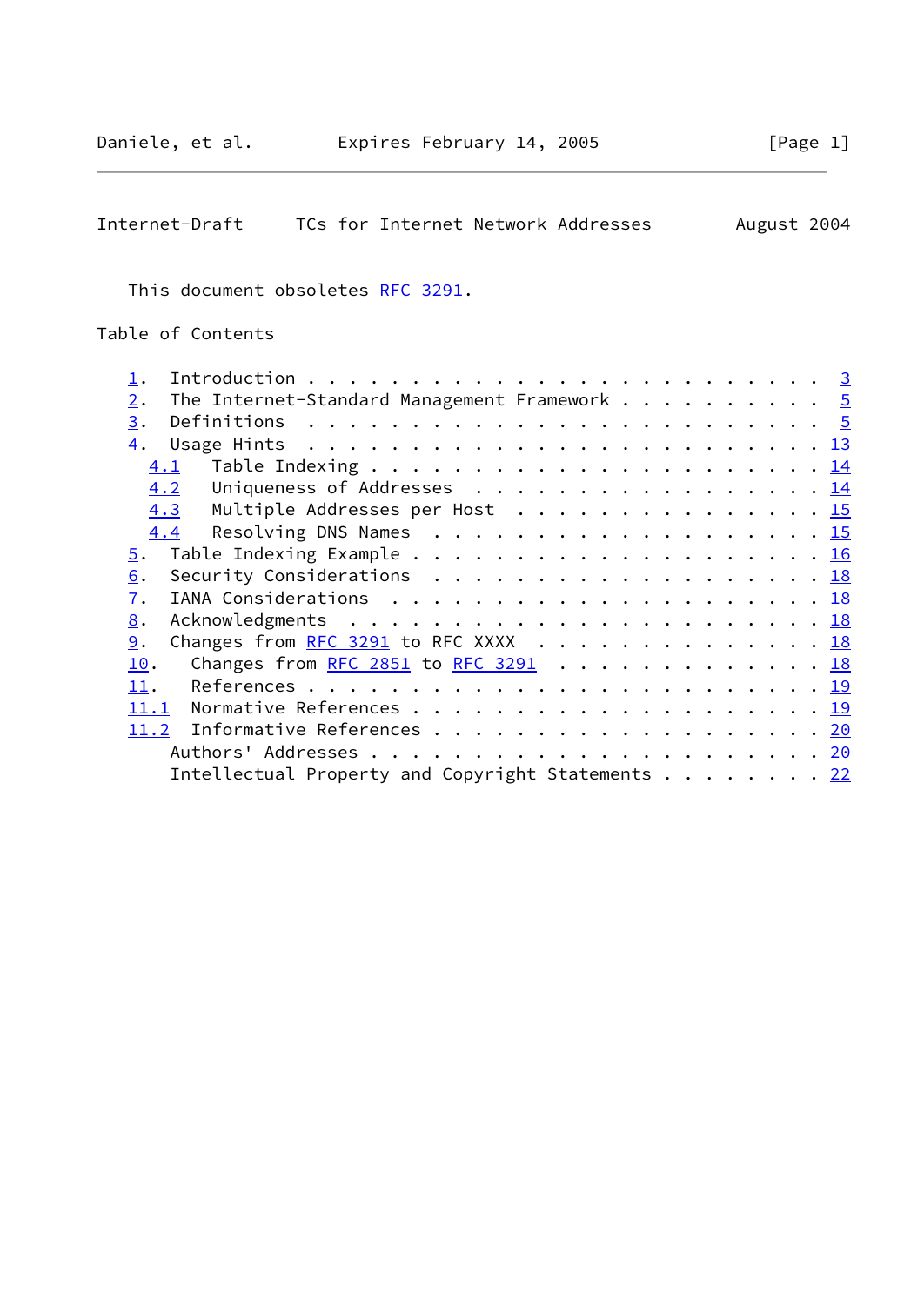Daniele, et al. Expires February 14, 2005 [Page 2]

<span id="page-2-1"></span>Internet-Draft TCs for Internet Network Addresses August 2004

### <span id="page-2-0"></span>[1](#page-2-0). Introduction

 Several standard-track MIB modules use the IpAddress SMIv2 base type. This limits the applicability of these MIB modules to IP Version 4 (IPv4) since the IpAddress SMIv2 base type can only contain 4 byte IPv4 addresses. The IpAddress SMIv2 base type has become problematic with the introduction of IP Version 6 (IPv6) addresses [\[RFC3513](https://datatracker.ietf.org/doc/pdf/rfc3513)].

 This document defines multiple textual conventions (TCs) as a mechanism to express generic Internet network layer addresses within MIB module specifications. The solution is compatible with SMIv2 (STD 58) and SMIv1 (STD 16). New MIB definitions which need to express network layer Internet addresses SHOULD use the textual conventions defined in this memo. New MIB modules SHOULD NOT use the SMIv2 IpAddress base type anymore.

 A generic Internet address consists of two objects, one whose syntax is InetAddressType, and another whose syntax is InetAddress. The value of the first object determines how the value of the second object is encoded. The InetAddress textual convention represents an opaque Internet address value. The InetAddressType enumeration is used to "cast" the InetAddress value into a concrete textual convention for the address type. This usage of multiple textual conventions allows expression of the display characteristics of each address type and makes the set of defined Internet address types extensible.

 The textual conventions for well-known transport domains support scoped Internet addresses. The scope of an Internet address is a topological span within which the address may be used as a unique identifier for an interface or set of interfaces. A scope zone, or simply a zone, is a concrete connected region of topology of a given scope. Note that a zone is a particular instance of a topological region, whereas a scope is the size of a topological region [\[RFCZZZZ](#page-21-3)]. Since Internet addresses on devices that connect multiple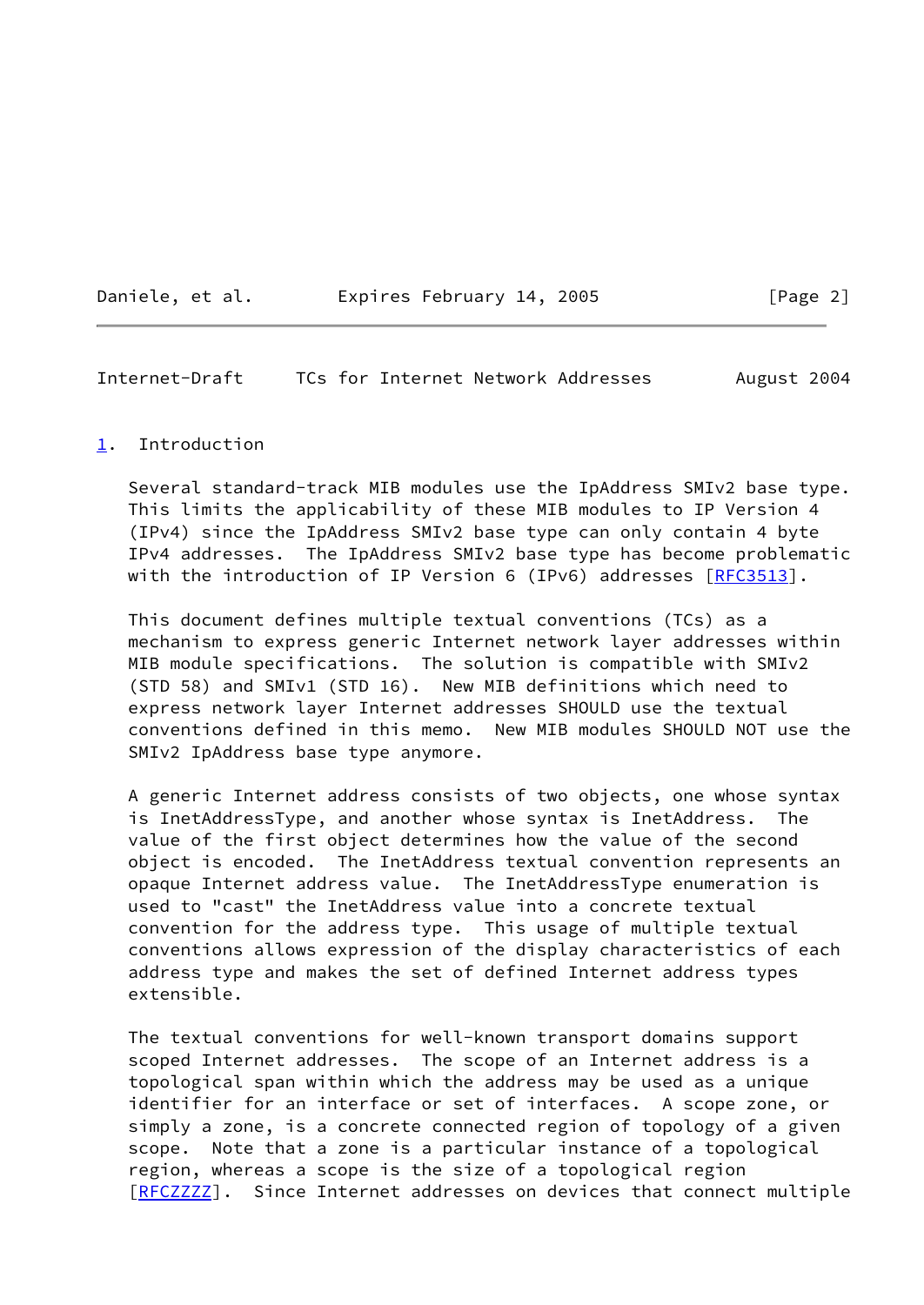zones are not necessarily unique, an additional zone index is needed on these devices to select an interface. The textual conventions InetAddressIPv4z and InetAddressIPv6z are provided to support Internet addresses that include a zone index. In order to support arbitrary combinations of scoped Internet addresses, MIB authors SHOULD use a separate InetAddressType object for each InetAddress object.

 The textual conventions defined in this document can also be used to represent generic Internet subnets and Internet address ranges. A generic Internet subnet is represented by three objects, one whose syntax is InetAddressType, a second one whose syntax is InetAddress and a third one whose syntax is InetAddressPrefixLength. The

| Daniele, et al. |  | Expires February 14, 2005 |  | [Page 3] |
|-----------------|--|---------------------------|--|----------|
|-----------------|--|---------------------------|--|----------|

Internet-Draft TCs for Internet Network Addresses August 2004

 InetAddressType value again determines the concrete format of the InetAddress value while the InetAddressPrefixLength identifies the Internet network address prefix.

 A generic range of consecutive Internet addresses is represented by three objects. The first one has the syntax InetAddressType while the remaining objects have the syntax InetAddress and specify the start and end of the address range. The InetAddressType value again determines the format of the InetAddress values.

 The textual conventions defined in this document can be used to define Internet addresses by using DNS domain names in addition to IPv4 and IPv6 addresses. A MIB designer can write compliance statements to express that only a subset of the possible address types must be supported by a compliant implementation.

 MIB developers who need to represent Internet addresses SHOULD use these definitions whenever applicable, as opposed to defining their own constructs. Even MIB modules that only need to represent IPv4 or IPv6 addresses SHOULD use the InetAddressType/InetAddress textual conventions defined in this memo.

 There are many widely deployed MIB modules that use IPv4 addresses and which need to be revised to support IPv6. These MIBs can be categorized as follows:

 1. MIB modules which define management information that is in principle IP version neutral, but the MIB currently uses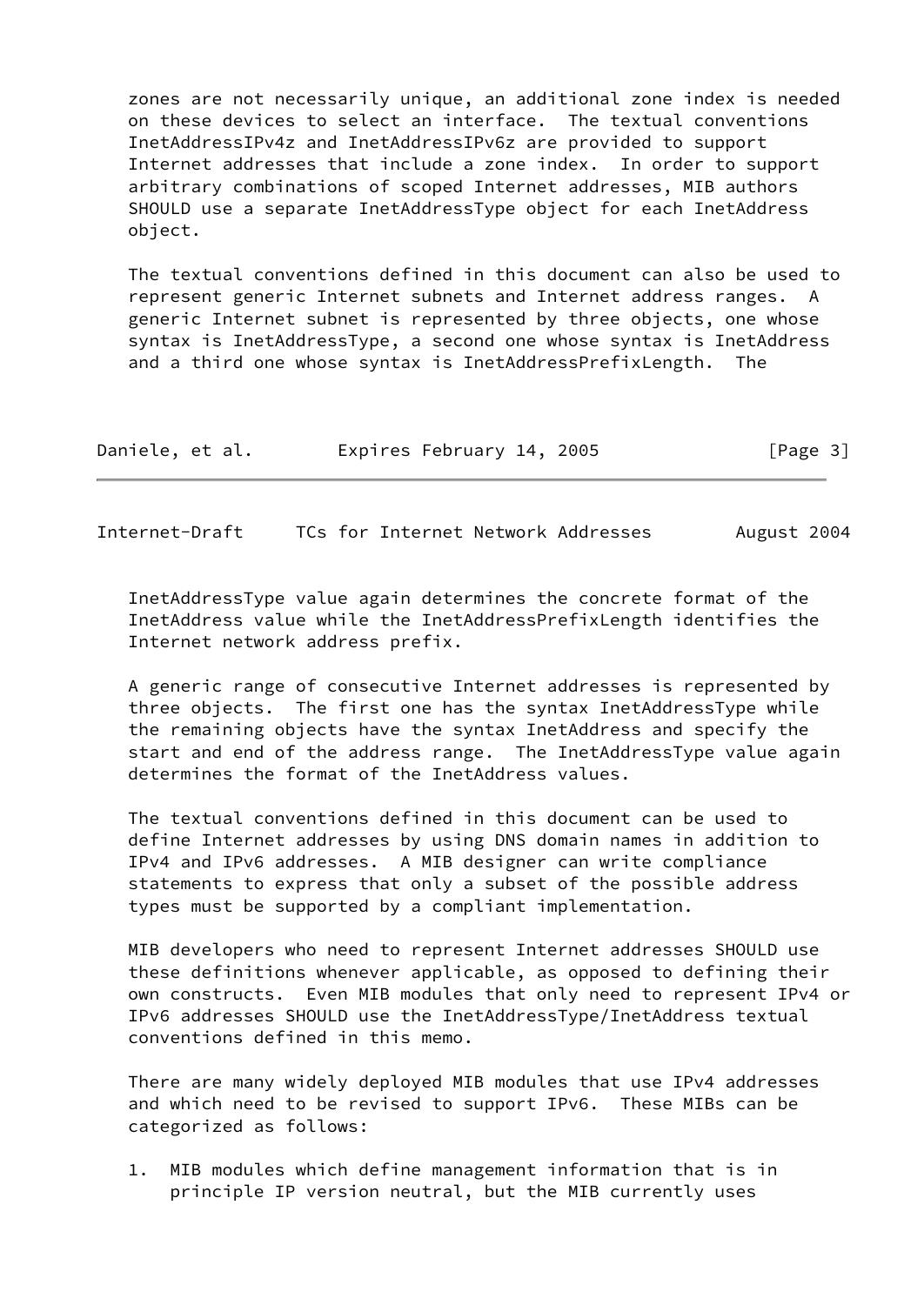addressing constructs specific to a certain IP version.

 2. MIB modules which define management information that is specific to particular IP version (either IPv4 or IPv6) and which is very unlikely to ever be applicable to another IP version.

 MIB modules of the first type SHOULD provide object definitions (e.g., tables) that work with all versions of IP. In particular, when revising a MIB module which contains IPv4 specific tables, it is suggested to define new tables using the textual conventions defined in this memo which support all versions of IP. The status of the new tables SHOULD be "current" while the status of the old IP version specific tables SHOULD be changed to "deprecated". The other approach of having multiple similar tables for different IP versions is strongly discouraged.

 MIB modules of the second type, which are inherently IP version specific, do not need to be redefined. Note that even in this case, any additions to these MIB modules or new IP version specific MIB modules SHOULD use the textual conventions defined in this memo.

| Daniele, et al. |  | Expires February 14, 2005 |  | [Page 4] |
|-----------------|--|---------------------------|--|----------|
|-----------------|--|---------------------------|--|----------|

<span id="page-4-1"></span>Internet-Draft TCs for Internet Network Addresses August 2004

 MIB developers SHOULD NOT use the textual conventions defined in this document to represent generic transport layer addresses. A special set of textual conventions for this purpose is defined in [RFC 3419](https://datatracker.ietf.org/doc/pdf/rfc3419) [\[RFC3419](https://datatracker.ietf.org/doc/pdf/rfc3419)].

 The key words "MUST", "MUST NOT", "SHOULD", "SHOULD NOT" and "MAY" in this document are to be interpreted as described in [RFC 2119](https://datatracker.ietf.org/doc/pdf/rfc2119) [\[RFC2119](https://datatracker.ietf.org/doc/pdf/rfc2119)].

<span id="page-4-0"></span>[2](#page-4-0). The Internet-Standard Management Framework

 For a detailed overview of the documents that describe the current Internet-Standard Management Framework, please refer to [section](https://datatracker.ietf.org/doc/pdf/rfc3410#section-7) 7 of RFC 3410 [\[RFC3410](https://datatracker.ietf.org/doc/pdf/rfc3410)].

 Managed objects are accessed via a virtual information store, termed the Management Information Base or MIB. MIB objects are generally accessed through the Simple Network Management Protocol (SNMP). Objects in the MIB are defined using the mechanisms defined in the Structure of Management Information (SMI). This memo specifies a MIB module that is compliant to the SMIv2, which is described in STD 58,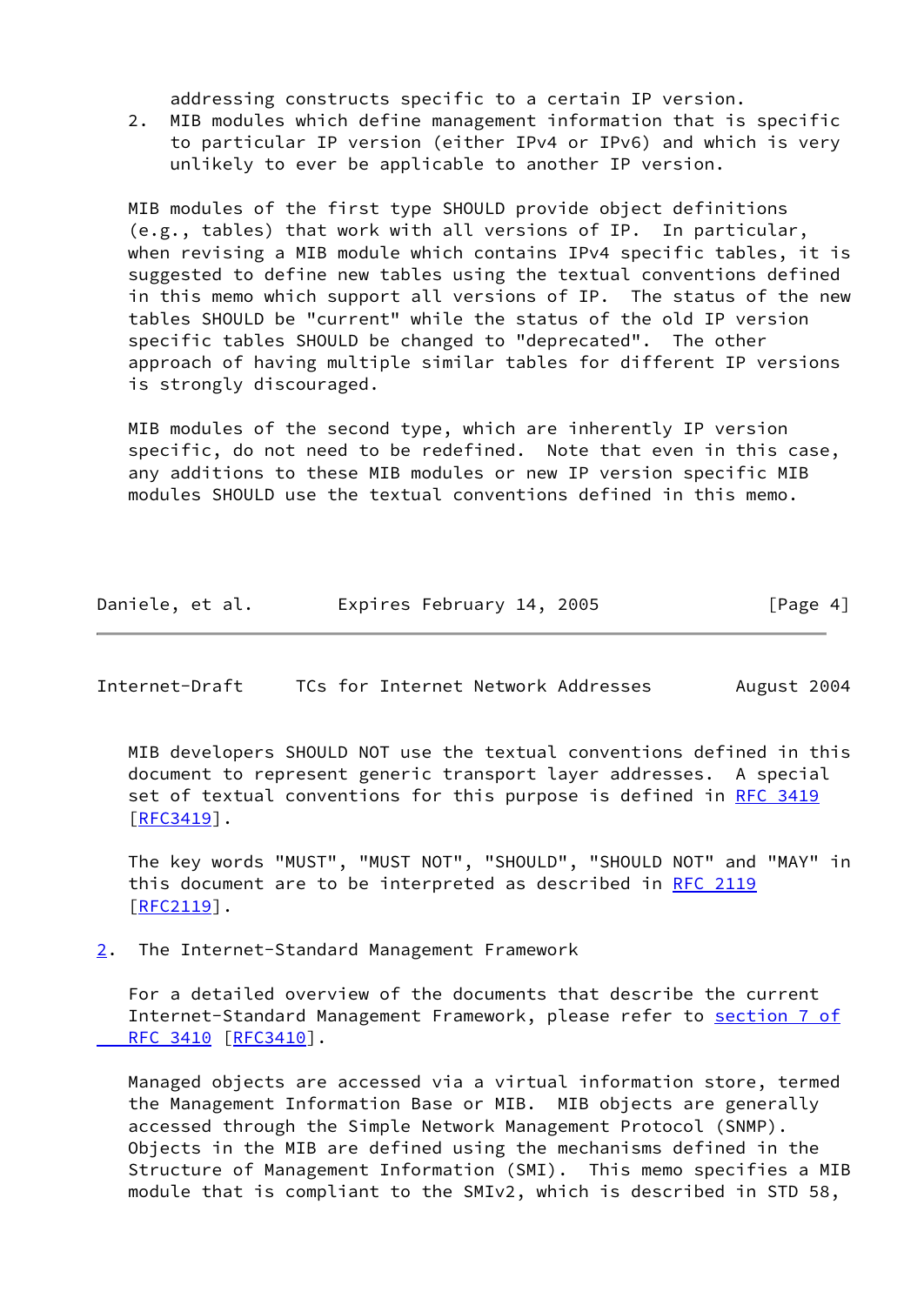[RFC 2578](https://datatracker.ietf.org/doc/pdf/rfc2578) [\[RFC2578](https://datatracker.ietf.org/doc/pdf/rfc2578)], STD 58, [RFC 2579 \[RFC2579](https://datatracker.ietf.org/doc/pdf/rfc2579)] and STD 58, [RFC 2580](https://datatracker.ietf.org/doc/pdf/rfc2580) [\[RFC2580](https://datatracker.ietf.org/doc/pdf/rfc2580)].

<span id="page-5-0"></span>[3](#page-5-0). Definitions

 INET-ADDRESS-MIB DEFINITIONS ::= BEGIN IMPORTS MODULE-IDENTITY, mib-2, Unsigned32 FROM SNMPv2-SMI TEXTUAL-CONVENTION FROM SNMPv2-TC; inetAddressMIB MODULE-IDENTITY LAST-UPDATED "200408110000Z" ORGANIZATION "IETF Operations and Management Area" CONTACT-INFO "Juergen Schoenwaelder (Editor) International University Bremen P.O. Box 750 561 28725 Bremen, Germany Phone: +49 421 200-3587 EMail: j.schoenwaelder@iu-bremen.de Send comments to <mibs@ops.ietf.org>." DESCRIPTION "This MIB module defines textual conventions for

Daniele, et al. **Expires February 14, 2005** [Page 5]

Internet-Draft TCs for Internet Network Addresses August 2004

 representing Internet addresses. An Internet address can be an IPv4 address, an IPv6 address or a DNS domain name. This module also defines textual conventions for Internet port numbers, autonomous system numbers and the length of an Internet address prefix.

 Copyright (C) The Internet Society (2004). This version of this MIB module is part of RFC XXXX, see the RFC itself for full legal notices." REVISION "200408110000Z" DESCRIPTION "Third version, published as RFC XXXX. This revision introduces the InetZoneIndex, InetScopeType and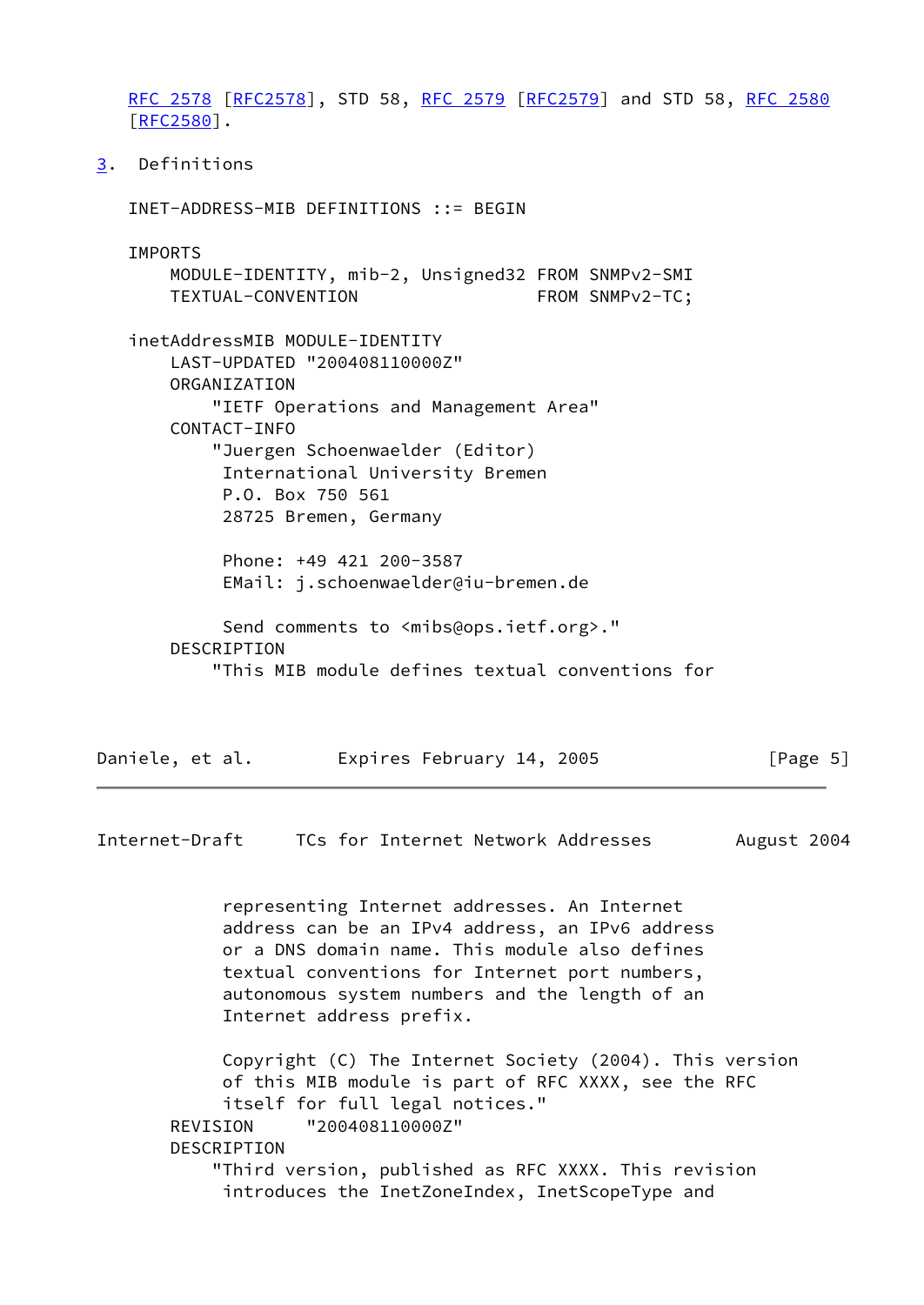```
 InetVersion textual conventions."
       REVISION "200205090000Z"
       DESCRIPTION
           RFC 3291. This
            revisions contains several clarifications and it
            introduces several new textual conventions:
            InetAddressPrefixLength, InetPortNumber,
            InetAutonomousSystemNumber, InetAddressIPv4z,
            and InetAddressIPv6z."
       REVISION "200006080000Z"
       DESCRIPTION
          RFC 2851."
       ::= { mib-2 76 }
   InetAddressType ::= TEXTUAL-CONVENTION
       STATUS current
       DESCRIPTION
           "A value that represents a type of Internet address.
            unknown(0) An unknown address type. This value MUST
                       be used if the value of the corresponding
                       InetAddress object is a zero-length string.
                       It may also be used to indicate an IP address
                       which is not in one of the formats defined
                       below.
            ipv4(1) An IPv4 address as defined by the
                       InetAddressIPv4 textual convention.
            ipv6(2) An IPv6 address as defined by the
                       InetAddressIPv6 textual convention.
            ipv4z(3) A non-global IPv4 address including a zone
                       index as defined by the InetAddressIPv4z
Daniele, et al. 
Expires February 14, 2005

[Page 6]Internet-Draft TCs for Internet Network Addresses August 2004
                       textual convention.
            ipv6z(4) A non-global IPv6 address including a zone
                       index as defined by the InetAddressIPv6z
                       textual convention.
            dns(16) A DNS domain name as defined by the
```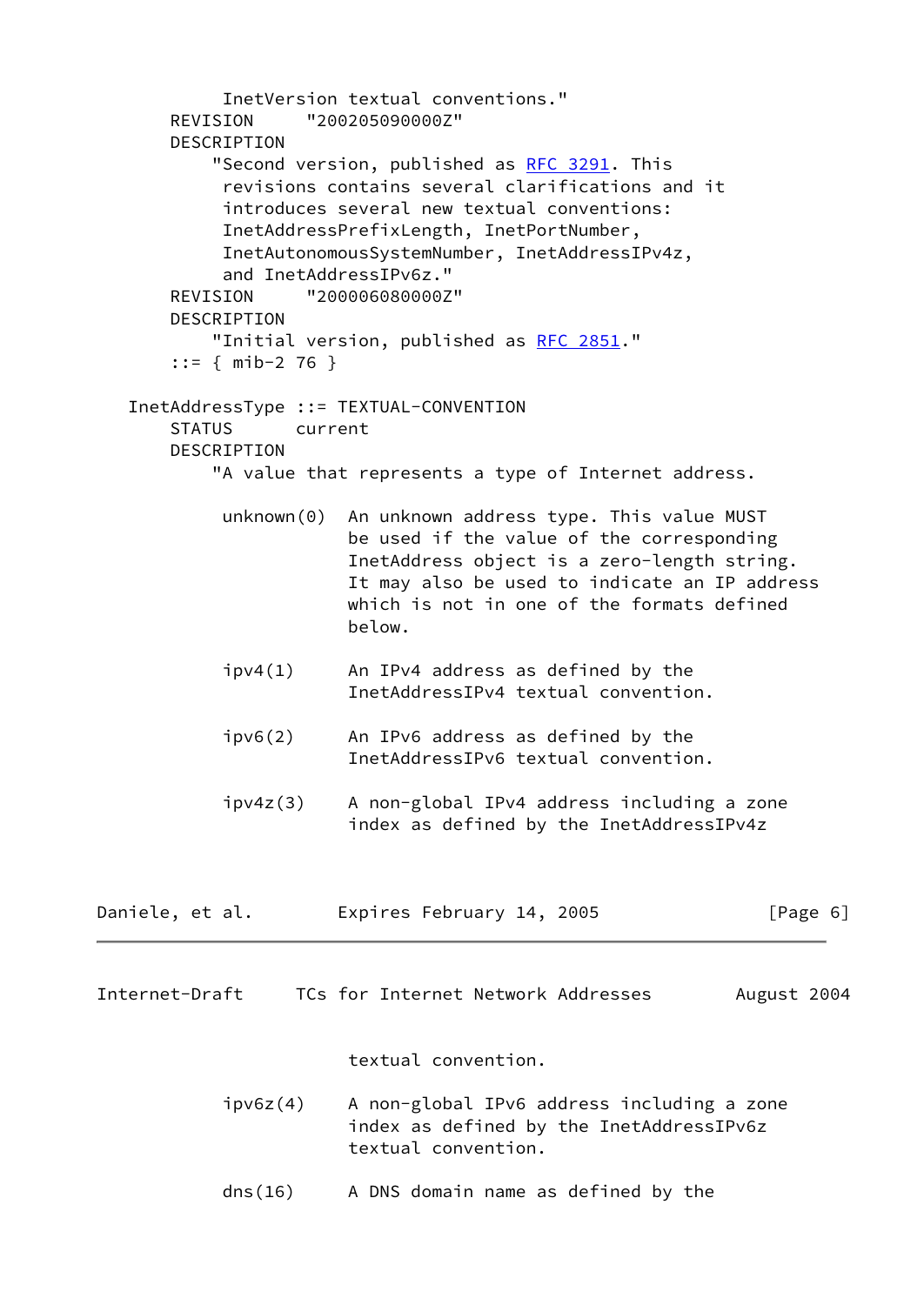InetAddressDNS textual convention.

 Each definition of a concrete InetAddressType value must be accompanied by a definition of a textual convention for use with that InetAddressType.

 To support future extensions, the InetAddressType textual convention SHOULD NOT be sub-typed in object type definitions. It MAY be sub-typed in compliance statements in order to require only a subset of these address types for a compliant implementation.

 Implementations must ensure that InetAddressType objects and any dependent objects (e.g. InetAddress objects) are consistent. An inconsistentValue error must be generated if an attempt to change an InetAddressType object would, for example, lead to an undefined InetAddress value. In particular, InetAddressType/InetAddress pairs must be changed together if the address type changes (e.g. from  $ipv6(2)$  to  $ipv4(1)$ )."

```
SYNTAX INTEGER {
                      unknown(0),
                     ipv4(1),
                      ipv6(2),
                     ipv4z(3),
                     ipv6z(4),
                      dns(16)
 }
   InetAddress ::= TEXTUAL-CONVENTION
      STATUS current
```
DESCRIPTION

"Denotes a generic Internet address.

 An InetAddress value is always interpreted within the context of an InetAddressType value. Every usage of the InetAddress textual convention is required to specify the InetAddressType object which provides the context. It is suggested that the InetAddressType object is logically registered before the object(s) which use the InetAddress textual convention if they appear in the same logical row.

Daniele, et al. **Expires February 14, 2005** [Page 7]

Internet-Draft TCs for Internet Network Addresses August 2004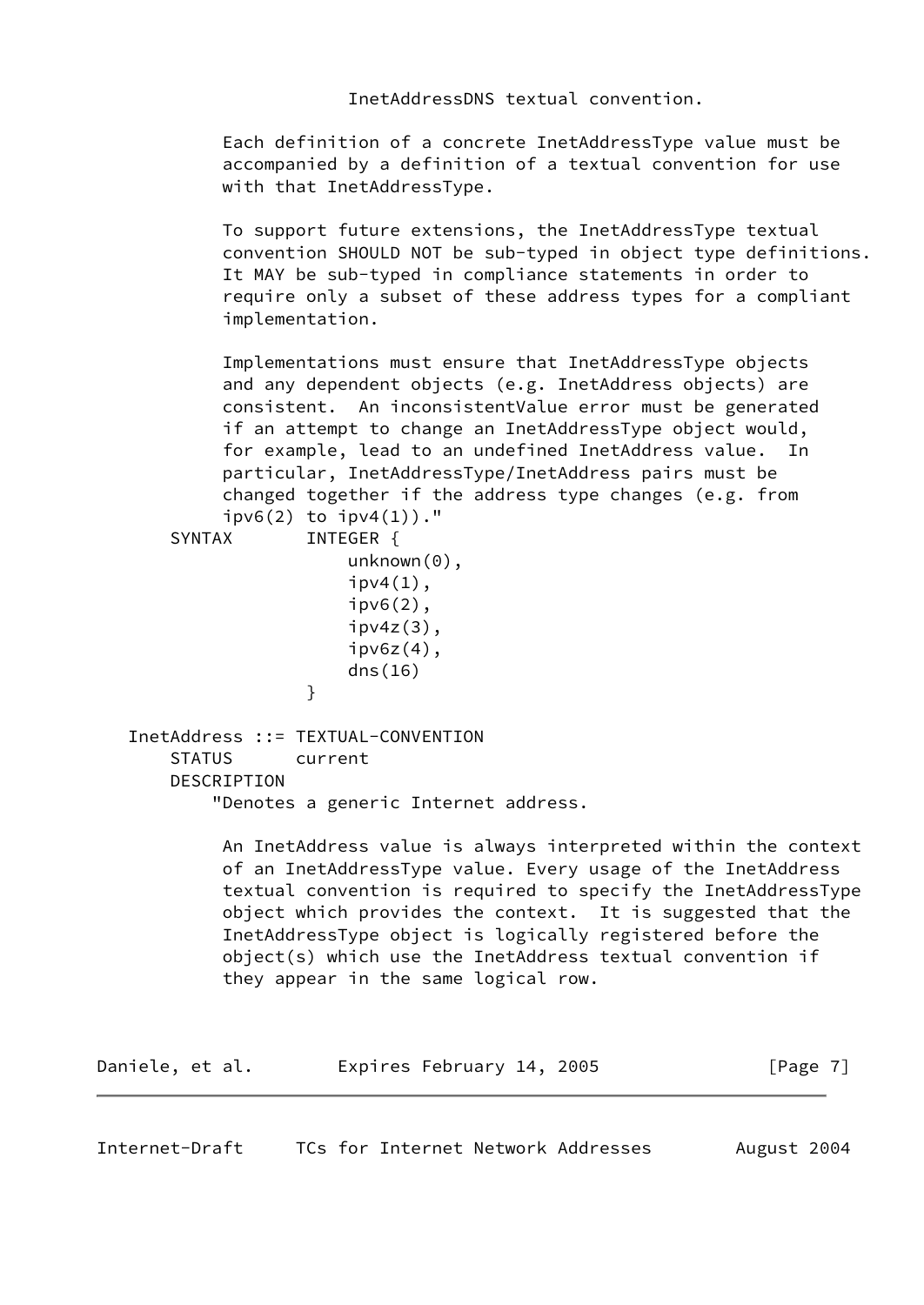The value of an InetAddress object must always be consistent with the value of the associated InetAddressType object. Attempts to set an InetAddress object to a value which is inconsistent with the associated InetAddressType must fail with an inconsistentValue error.

 When this textual convention is used as the syntax of an index object, there may be issues with the limit of 128 sub-identifiers specified in SMIv2, STD 58. In this case, the object definition MUST include a 'SIZE' clause to limit the number of potential instance sub-identifiers or else the applicable constraints MUST be stated in the appropriate conceptual row DESCRIPTION clauses or in the surrounding documentation if there is no single DESCRIPTION clause that is appropriate." SYNTAX OCTET STRING (SIZE (0..255))

 InetAddressIPv4 ::= TEXTUAL-CONVENTION DISPLAY-HINT "1d.1d.1d.1d" STATUS current DESCRIPTION "Represents an IPv4 network address:

|       | octets contents | encoding           |
|-------|-----------------|--------------------|
| 1 – 4 | IPv4 address    | network-byte order |

The corresponding InetAddressType value is ipv4(1).

 This textual convention SHOULD NOT be used directly in object definitions since it restricts addresses to a specific format. However, if it is used, it MAY be used either on its own or in conjunction with InetAddressType as a pair." SYNTAX OCTET STRING (SIZE (4))

 InetAddressIPv6 ::= TEXTUAL-CONVENTION DISPLAY-HINT "2x:2x:2x:2x:2x:2x:2x:2x" STATUS current DESCRIPTION "Represents an IPv6 network address:

|      | octets contents | encoding           |
|------|-----------------|--------------------|
| 1-16 | IPv6 address    | network-byte order |

The corresponding InetAddressType value is ipv6(2).

 This textual convention SHOULD NOT be used directly in object definitions since it restricts addresses to a specific format. However, if it is used, it MAY be used either on its own or in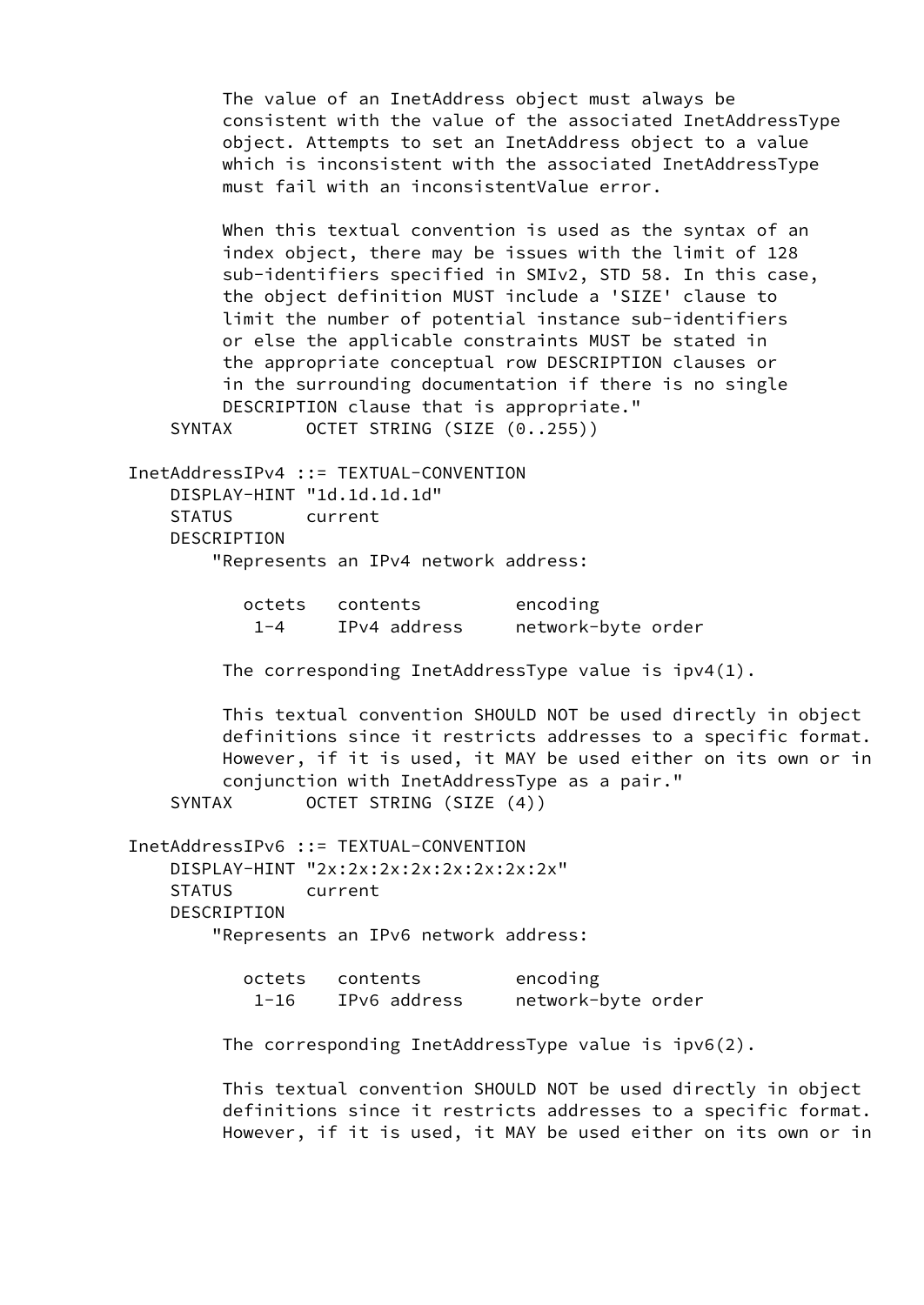Internet-Draft TCs for Internet Network Addresses August 2004 conjunction with InetAddressType as a pair." SYNTAX OCTET STRING (SIZE (16)) InetAddressIPv4z ::= TEXTUAL-CONVENTION DISPLAY-HINT "1d.1d.1d.1d%4d" STATUS current DESCRIPTION "Represents a non-global IPv4 network address together with its zone index: octets contents encoding 1-4 IPv4 address network-byte order 5-8 zone index network-byte order The corresponding InetAddressType value is ipv4z(3). The zone index (bytes 5-8) is used to disambiguate identical address values on nodes which have interfaces attached to different zones of the same scope. The zone index may contain the special value 0 which refers to the default zone for each scope. This textual convention SHOULD NOT be used directly in object definitions since it restricts addresses to a specific format. However, if it is used, it MAY be used either on its own or in conjunction with InetAddressType as a pair." SYNTAX OCTET STRING (SIZE (8)) InetAddressIPv6z ::= TEXTUAL-CONVENTION DISPLAY-HINT "2x:2x:2x:2x:2x:2x:2x:2x%4d" STATUS current DESCRIPTION "Represents a non-global IPv6 network address together with its zone index: octets contents encoding 1-16 IPv6 address network-byte order 17-20 zone index network-byte order The corresponding InetAddressType value is ipv6z(4). The zone index (bytes 17-20) is used to disambiguate identical address values on nodes which have interfaces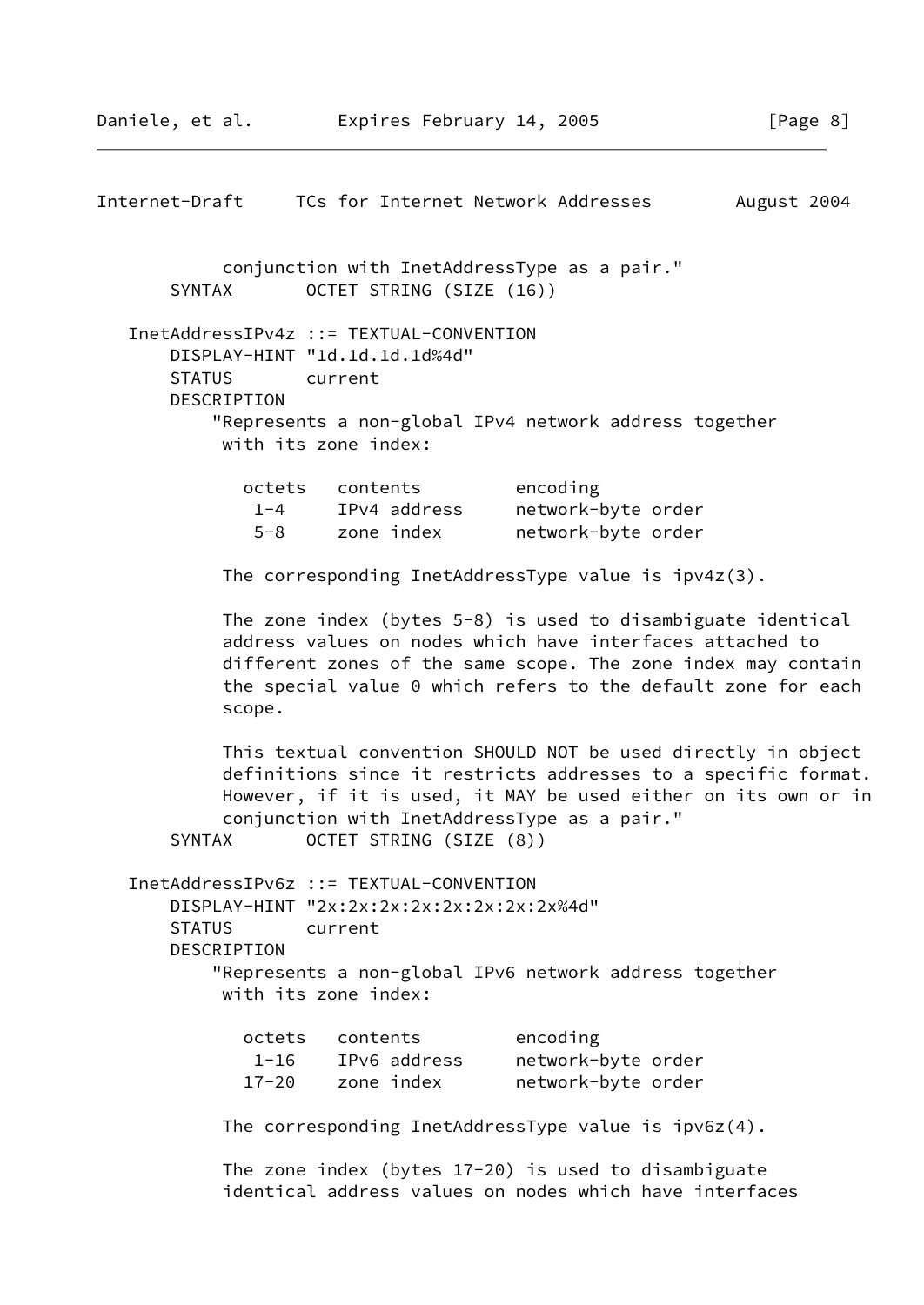attached to different zones of the same scope. The zone index may contain the special value 0 which refers to the default zone for each scope.

This textual convention SHOULD NOT be used directly in object

| Daniele, et al. |  | Expires February 14, 2005 |  |  | [Page 9] |  |
|-----------------|--|---------------------------|--|--|----------|--|
|-----------------|--|---------------------------|--|--|----------|--|

Internet-Draft TCs for Internet Network Addresses August 2004

 definitions since it restricts addresses to a specific format. However, if it is used, it MAY be used either on its own or in conjunction with InetAddressType as a pair." SYNTAX OCTET STRING (SIZE (20))

 InetAddressDNS ::= TEXTUAL-CONVENTION DISPLAY-HINT "255a" STATUS current DESCRIPTION "Represents a DNS domain name. The name SHOULD be fully qualified whenever possible. The corresponding InetAddressType is dns(16). The DESCRIPTION clause of InetAddress objects that may have InetAddressDNS values MUST fully describe how (and when) such names are to be resolved to IP addresses. The resolution of an InetAddressDNS value may require to

 query multiple DNS records (e.g., A for IPv4 and AAAA for IPv6). The order of the resolution process and which DNS record takes precedence depends on the configuration of the resolver.

 This textual convention SHOULD NOT be used directly in object definitions since it restricts addresses to a specific format. However, if it is used, it MAY be used either on its own or in conjunction with InetAddressType as a pair." SYNTAX OCTET STRING (SIZE  $(1..255)$ )

 InetAddressPrefixLength ::= TEXTUAL-CONVENTION DISPLAY-HINT "d" STATUS current DESCRIPTION "Denotes the length of a generic Internet network address prefix. A value of n corresponds to an IP address mask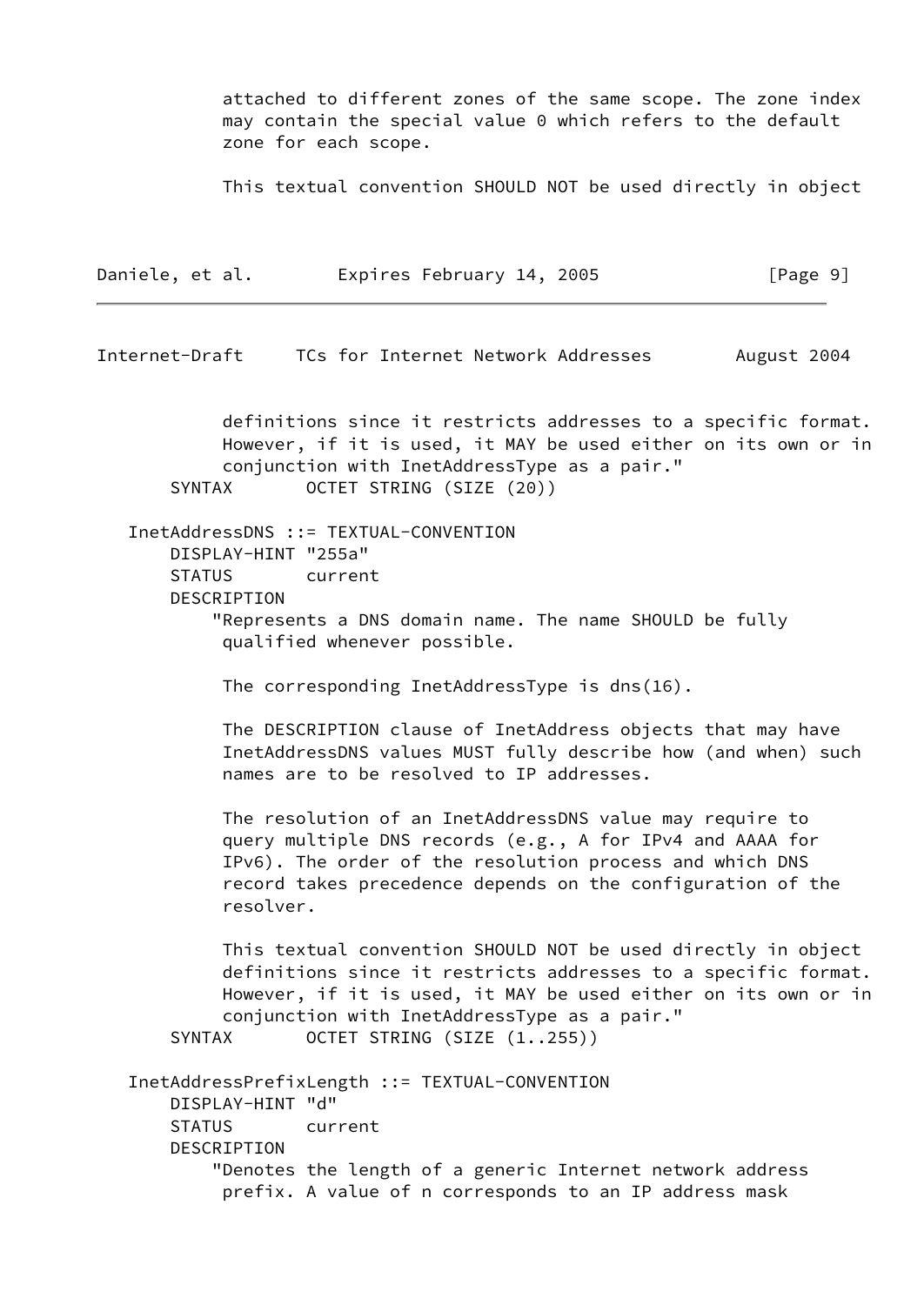which has n contiguous 1-bits from the most significant bit (MSB) and all other bits set to 0.

 An InetAddressPrefixLength value is always interpreted within the context of an InetAddressType value. Every usage of the InetAddressPrefixLength textual convention is required to specify the InetAddressType object which provides the context. It is suggested that the InetAddressType object is logically registered before the object(s) which use the InetAddressPrefixLength textual convention if they appear in the same logical row.

| Daniele, et al. |  | Expires February 14, 2005 |  | [Page 10] |
|-----------------|--|---------------------------|--|-----------|
|-----------------|--|---------------------------|--|-----------|

Internet-Draft TCs for Internet Network Addresses August 2004

 InetAddressPrefixLength values that are larger than the maximum length of an IP address for a specific InetAddressType are treated as the maximum significant value applicable for the InetAddressType. The maximum significant value is 32 for the InetAddressType 'ipv4(1)' and 'ipv4z(3)' and 128 for the InetAddressType 'ipv6(2)' and 'ipv6z(4)'. The maximum significant value for the InetAddressType 'dns(16)' is 0.

 The value zero is object-specific and must be defined as part of the description of any object which uses this syntax. Examples of the usage of zero might include situations where the Internet network address prefix is unknown or does not apply.

 The upper bound of the prefix length has been choosen to be consistent with the maximum size of an InetAddress." SYNTAX Unsigned32 (0..2040)

```
 InetPortNumber ::= TEXTUAL-CONVENTION
    DISPLAY-HINT "d"
    STATUS current
    DESCRIPTION
         "Represents a 16 bit port number of an Internet transport
          layer protocol. Port numbers are assigned by IANA. A
          current list of all assignments is available from
          <http://www.iana.org/>.
```
The value zero is object-specific and must be defined as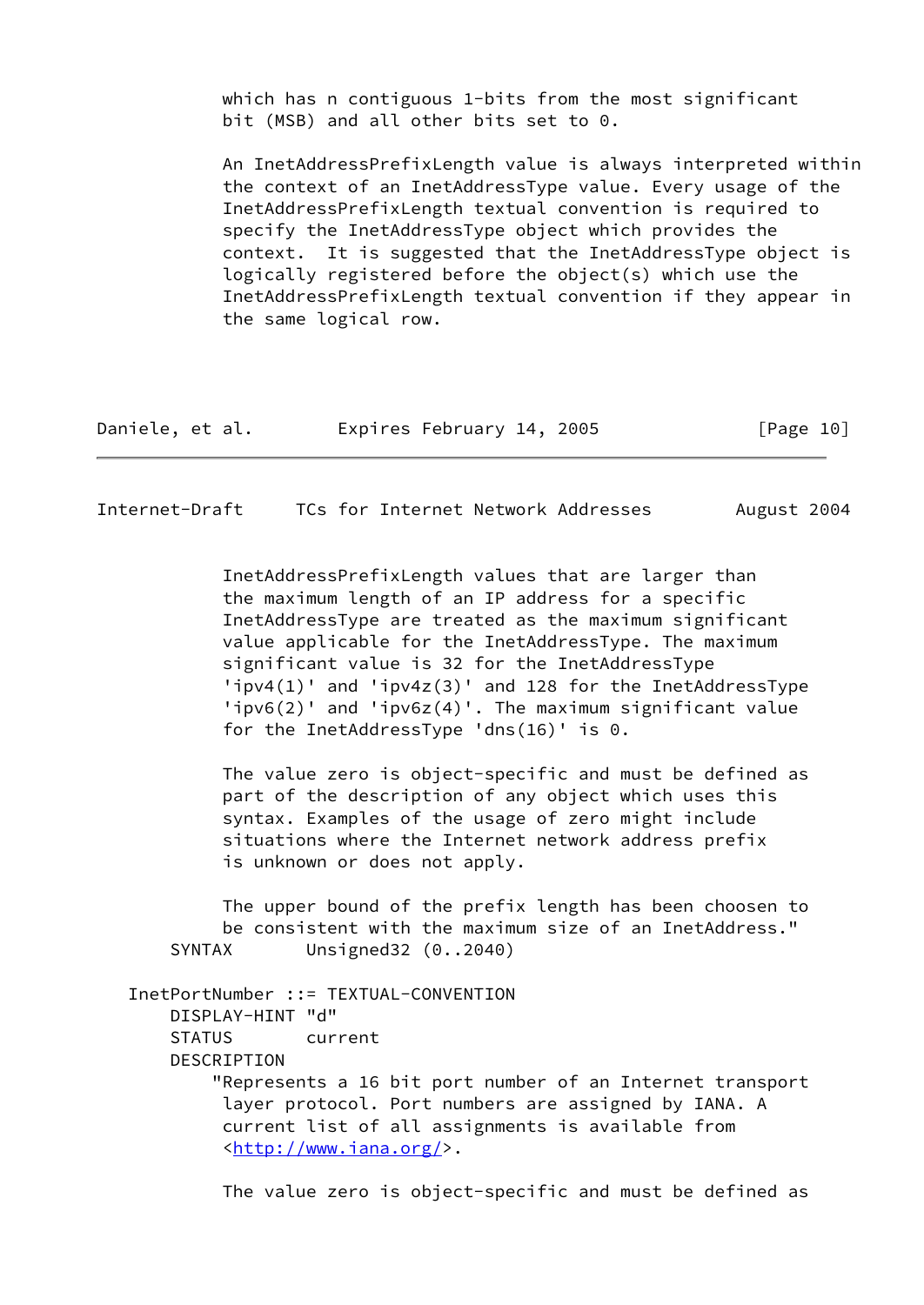part of the description of any object which uses this syntax. Examples of the usage of zero might include situations where a port number is unknown, or when the value zero is used as a wildcard in a filter." REFERENCE "STD 6 [\(RFC 768](https://datatracker.ietf.org/doc/pdf/rfc768)), STD 7 [\(RFC 793](https://datatracker.ietf.org/doc/pdf/rfc793)) and [RFC 2960](https://datatracker.ietf.org/doc/pdf/rfc2960)" SYNTAX Unsigned32 (0..65535) InetAutonomousSystemNumber ::= TEXTUAL-CONVENTION DISPLAY-HINT "d" STATUS current **DESCRIPTION**  "Represents an autonomous system number which identifies an Autonomous System (AS). An AS is a set of routers under a single technical administration, using an interior gateway protocol and common metrics to route packets within the AS, and using an exterior gateway protocol to route packets to other ASs'. IANA maintains the AS number space and has delegated large parts to the regional registries.

| Daniele, et al. | Expires February 14, 2005 |  | [Page 11] |
|-----------------|---------------------------|--|-----------|
|-----------------|---------------------------|--|-----------|

Internet-Draft TCs for Internet Network Addresses August 2004

 Autonomous system numbers are currently limited to 16 bits (0..65535). There is however work in progress to enlarge the autonomous system number space to 32 bits. This textual convention therefore uses an Unsigned32 value without a range restriction in order to support a larger autonomous system number space."

REFERENCE ["RFC 1771](https://datatracker.ietf.org/doc/pdf/rfc1771), [RFC 1930"](https://datatracker.ietf.org/doc/pdf/rfc1930) SYNTAX Unsigned32

 InetScopeType ::= TEXTUAL-CONVENTION STATUS current

DESCRIPTION

 "Represents a scope type. This textual convention can be used in cases where a MIB has to represent different scope types and there is no context information such as an InetAddress object which implicitely defines the scope type.

 Note that not all possible values have been assigned yet but they may be assigned in future revisions of this specification. Applications should therefore be able to deal with not yet assigned values."

REFERENCE ["RFC 3513](https://datatracker.ietf.org/doc/pdf/rfc3513)"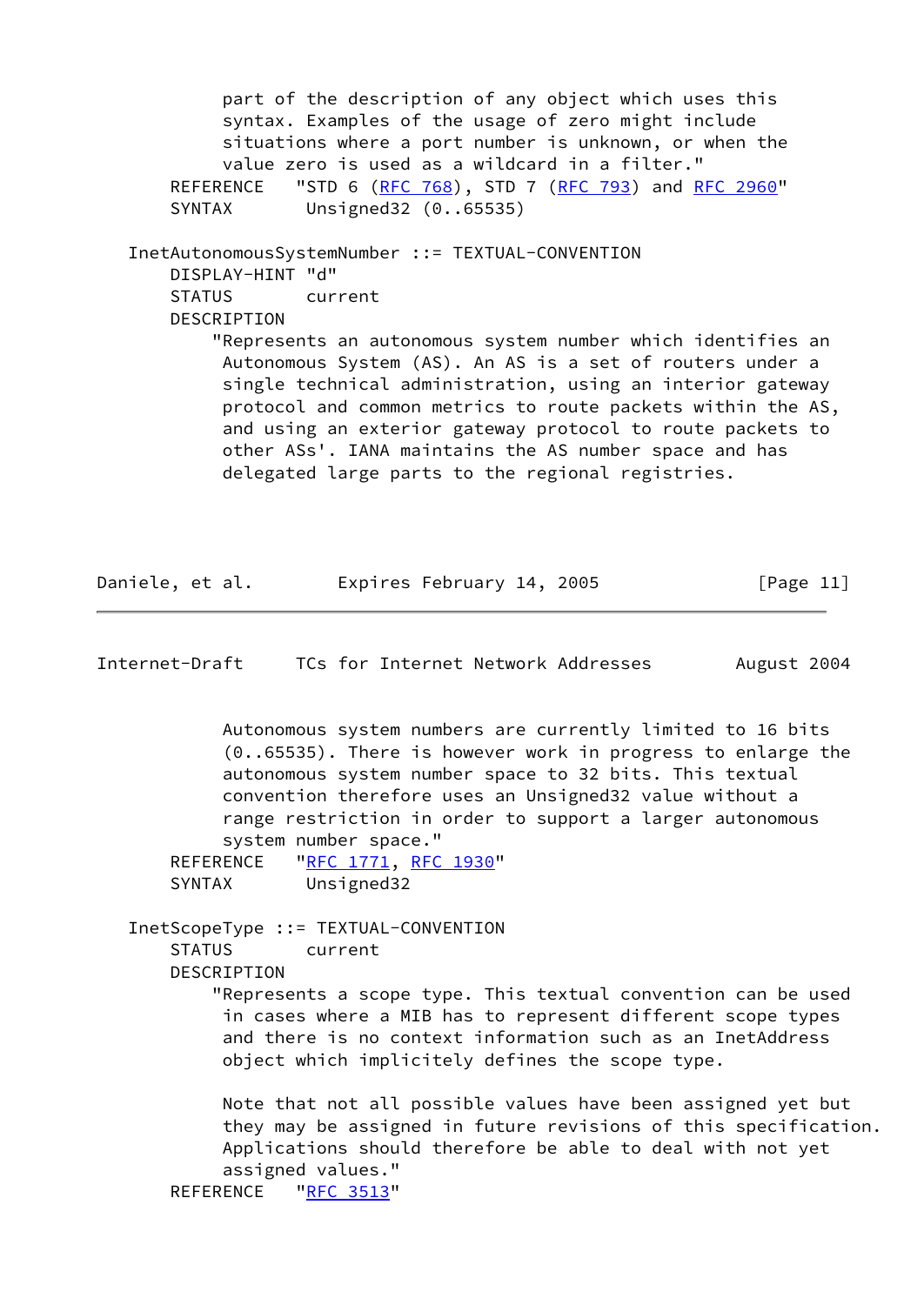```
SYNTAX INTEGER {
                         -- reserved(0),
                         interfaceLocal(1),
                         linkLocal(2),
                         subnetLocal(3),
                         adminLocal(4),
                         siteLocal(5),
                         -- unassigned(6),
                         -- unassigned(7),
                         organizationLocal(8),
                         -- unassigned(9),
                         -- unassigned(10),
                         -- unassigned(11),
                         -- unassigned(12),
                         -- unassigned(13),
                         global(14)
                         -- reserved(15)
 }
   InetZoneIndex ::= TEXTUAL-CONVENTION
       DISPLAY-HINT "d"
       STATUS current
       DESCRIPTION
            "A zone index identifies an instance of a zone of a
             specific scope.
```

| Daniele, et al. | Expires February 14, 2005 |  | [Page 12] |  |
|-----------------|---------------------------|--|-----------|--|
|                 |                           |  |           |  |

<span id="page-13-0"></span>Internet-Draft TCs for Internet Network Addresses August 2004

 The zone index MUST disambiguate identical address values. For link-local addresses, the zone index will typically be the interface index (ifIndex as defined in the IF-MIB) of the interface on which the address is configured.

The zone index may contain the special value 0 which refers to the default zone. The default zone may be used in cases where the valid zone index is not known (e.g., a management application needs to write a link-local IPv6 address without knowing the interface index value). The default zone SHOULD NOT be used as an easy way out in cases where the zone index for a non-global IPv6 address is known." REFERENCE "RFCZZZZ" SYNTAX Unsigned32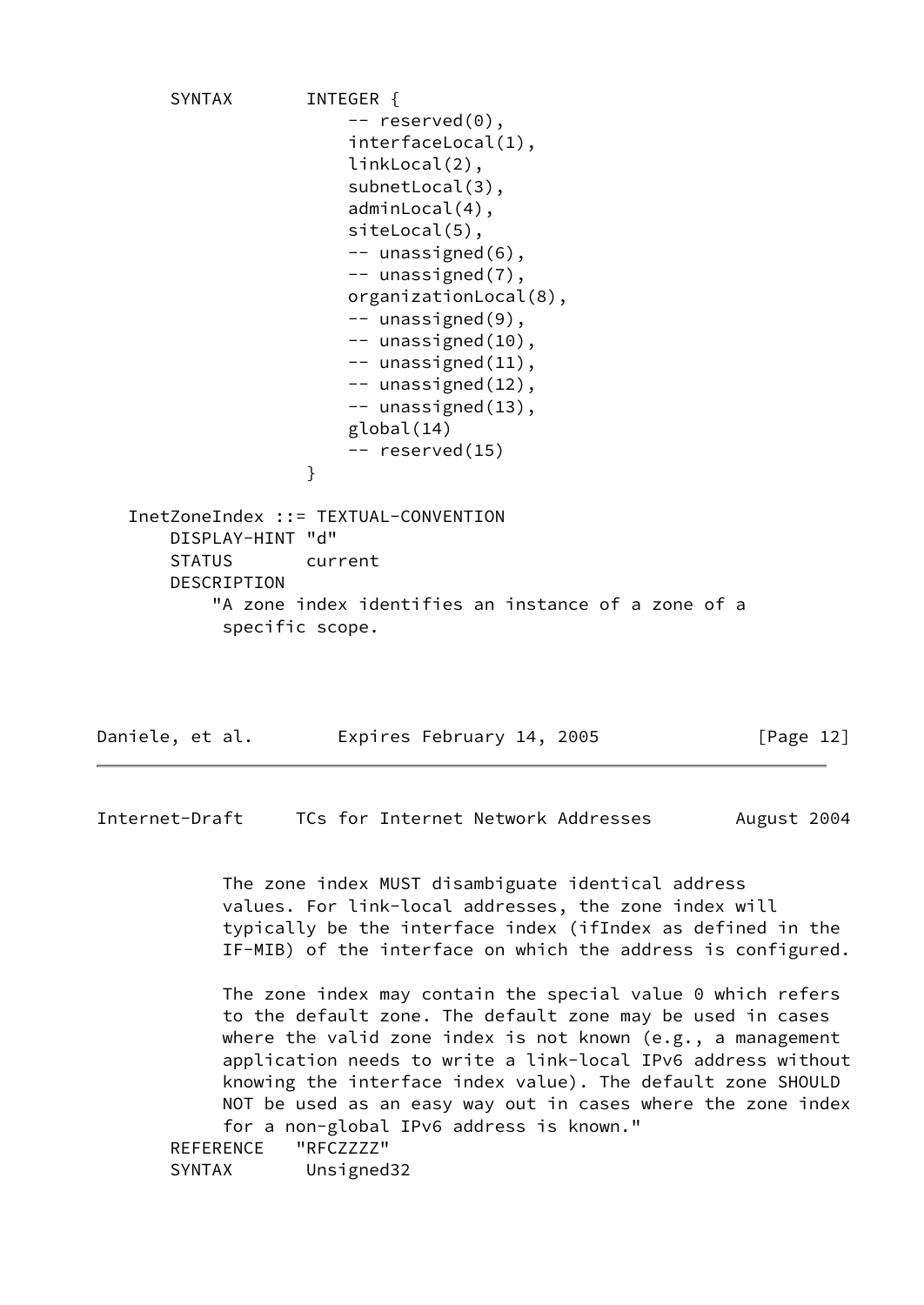```
 InetVersion ::= TEXTUAL-CONVENTION
       STATUS current
       DESCRIPTION
           "A value representing a version of the IP protocol.
            unknown(0) An unknown or unspecified version of the IP
                       protocol.
           ipv4(1) The IPv4 protocol as defined in RFC 791 (STD 5).
            ipv6(2) The IPv6 protocol as defined in RFC 2460.
            Note that this textual convention SHOULD NOT be used to
            distinguish different address types associated with IP
            protocols. The InetAddressType has been designed for this
            purpose."
      "RFC 791 RFC 2460"
      SYNTAX INTEGER {
                      unknown(0),
                      ipv4(1),
                      ipv6(2) }
   END
```
<span id="page-14-0"></span>[4](#page-14-0). Usage Hints

 The InetAddressType and InetAddress textual conventions have been introduced to avoid over-constraining an object definition by the use of the IpAddress SMI base type which is IPv4 specific. An InetAddressType/InetAddress pair can represent IP addresses in various formats.

| Daniele, et al. | Expires February 14, 2005 | [Page 13] |
|-----------------|---------------------------|-----------|
|-----------------|---------------------------|-----------|

<span id="page-14-1"></span>Internet-Draft TCs for Internet Network Addresses August 2004

 The InetAddressType and InetAddress objects SHOULD NOT be sub-typed in object definitions. Sub-typing binds the MIB module to specific address formats, which may cause serious problems if new address formats need to be introduced. Note that it is possible to write compliance statements in order to express that only a subset of the defined address types must be implemented to be compliant.

Every usage of the InetAddress or InetAddressPrefixLength textual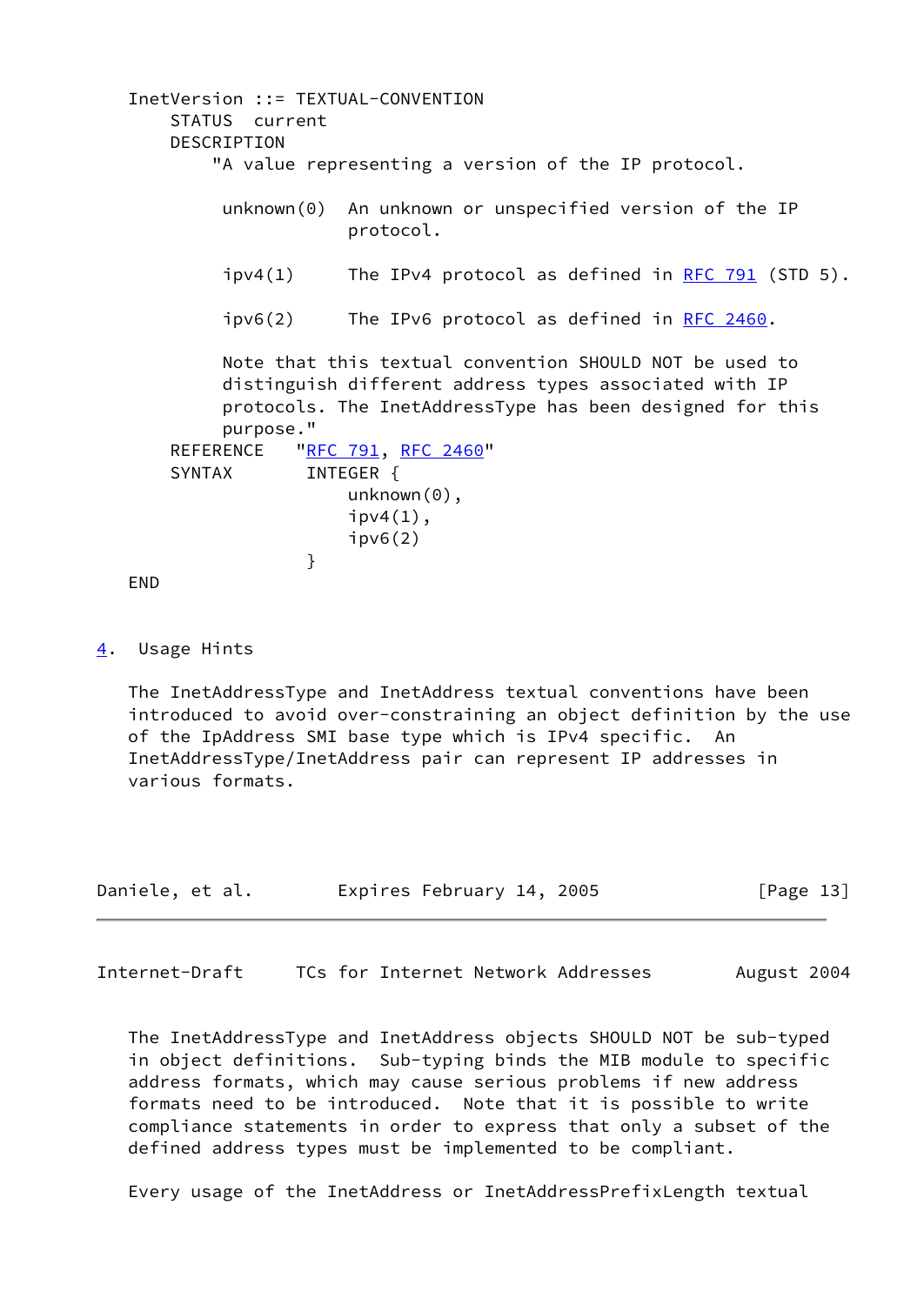conventions must specify which InetAddressType object provides the context for the interpretation of the InetAddress or InetAddressPrefixLength textual convention.

 It is suggested that the InetAddressType object is logically registered before the object(s) which uses the InetAddress or InetAddressPrefixLength textual convention. An InetAddressType object is logically registered before an InetAddress or InetAddressPrefixLength object if it appears before the InetAddress or InetAddressPrefixLength object in the conceptual row (which includes any index objects). This rule allows programs such as MIB compilers to identify the InetAddressType of a given InetAddress or InetAddressPrefixLength object by searching for the InetAddressType object which precedes an InetAddress or InetAddressPrefixLength object.

#### <span id="page-15-0"></span>[4.1](#page-15-0) Table Indexing

 When a generic Internet address is used as an index, both the InetAddressType and InetAddress objects MUST be used. The InetAddressType object MUST be listed before the InetAddress object in the INDEX clause.

 The IMPLIED keyword MUST NOT be used for an object of type InetAddress in an INDEX clause. Instance sub-identifiers are then of the form T.N.O1.O2...On, where T is the value of the InetAddressType object, O1...On are the octets in the InetAddress object, and N is the number of those octets.

 There is a meaningful lexicographical ordering to tables indexed in this fashion. Command generator applications may lookup specific addresses of known type and value, issue GetNext requests for addresses of a single type, or issue GetNext requests for a specific type and address prefix.

<span id="page-15-1"></span>[4.2](#page-15-1) Uniqueness of Addresses

 IPv4 addresses were intended to be globally unique, current usage notwithstanding. IPv6 addresses were architected to have different scopes and hence uniqueness [\[RFC3513](https://datatracker.ietf.org/doc/pdf/rfc3513)]. In particular, IPv6

Daniele, et al. 
Expires February 14, 2005

[Page 14]

<span id="page-15-2"></span>Internet-Draft TCs for Internet Network Addresses August 2004

"link-local" unicast addresses are not guaranteed to be unique on any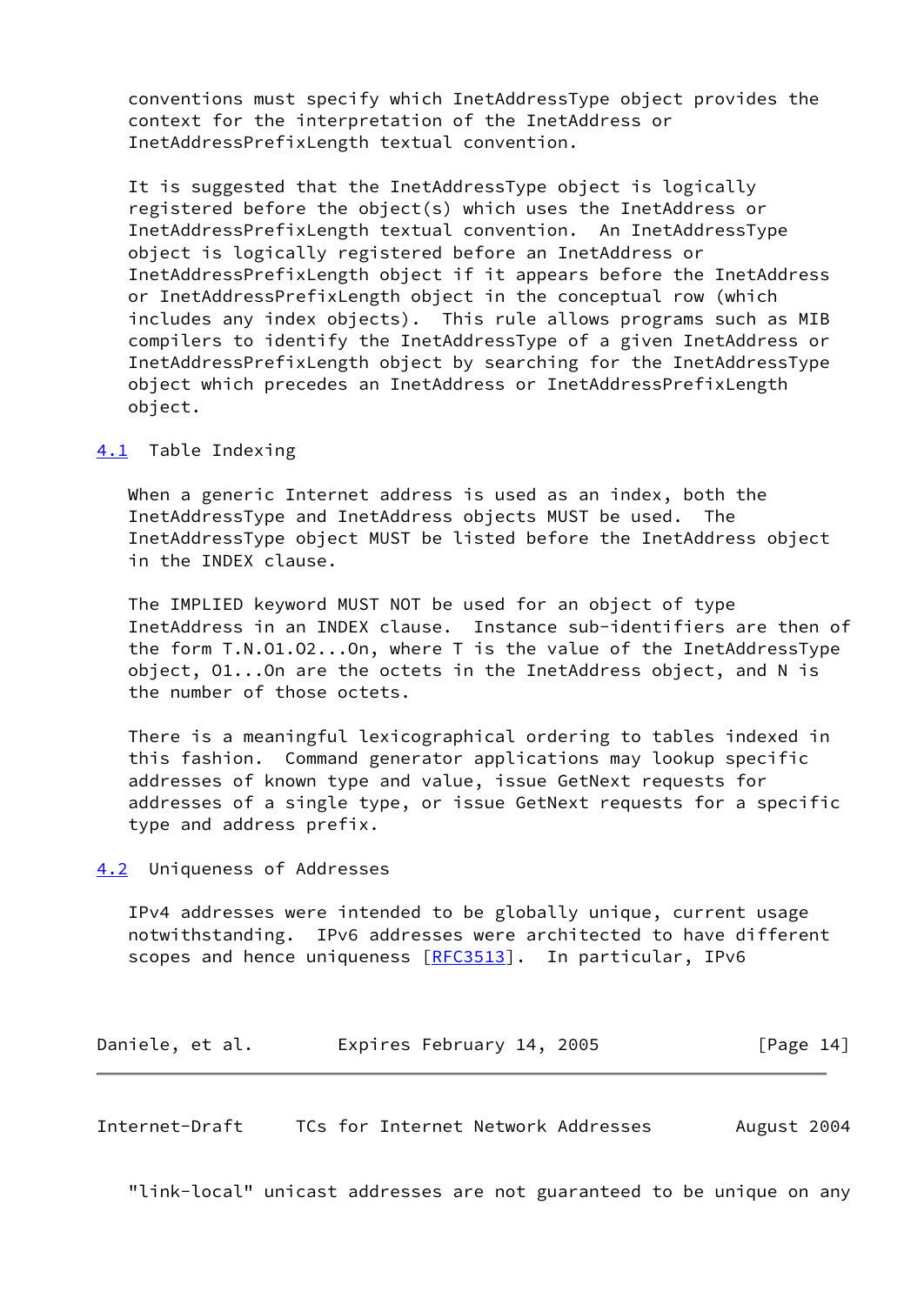particular node. In such cases, the duplicate addresses must be configured on different interfaces. So the combination of an IPv6 address and a zone index is unique [[RFCZZZZ\]](#page-21-3).

 The InetAddressIPv6 textual convention has been defined to represent global IPv6 addresses and non-global IPv6 addresses in cases where no zone index is needed (e.g., on end hosts with a single interface). The InetAddressIPv6z textual convention has been defined to represent non-global IPv6 addresses in cases where a zone index is needed (e.g., a router connecting multiple zones). MIB designers who use InetAddressType/InetAddress pairs therefore do not need to define additional objects in order to support non-global addresses on nodes that connect multiple zones.

 The InetAddressIPv4z is intended for use in MIBs (like the TCP-MIB) which report addresses in the address family used on the wire, but where the entity instrumented obtains such addresses from applications or administrators in a form which includes a zone index, such as v4-mapped IPv6 addresses.

 The size of the zone index has been chosen so that it is consistent with (i) the numerical zone index defined in  $[REZZZZ]$  and (ii) the sin6\_scope\_id field of the sockaddr\_in6 structure defined in [RFC 2553](https://datatracker.ietf.org/doc/pdf/rfc2553) [\[RFC2553](https://datatracker.ietf.org/doc/pdf/rfc2553)].

### <span id="page-16-0"></span>[4.3](#page-16-0) Multiple Addresses per Host

 A single host system may be configured with multiple addresses (IPv4 or IPv6), and possibly with multiple DNS names. Thus it is possible for a single host system to be accessible by multiple InetAddressType/InetAddress pairs.

 If this could be an implementation or usage issue, the DESCRIPTION clause of the relevant objects must fully describe which address is reported in a given InetAddressType/InetAddress pair.

#### <span id="page-16-1"></span>[4.4](#page-16-1) Resolving DNS Names

 DNS names MUST be resolved to IP addresses when communication with the named host is required. This raises a temporal aspect to defining MIB objects whose value is a DNS name: When is the name translated to an address?

 For example, consider an object defined to indicate a forwarding destination, and whose value is a DNS name. When does the forwarding entity resolve the DNS name? Each time forwarding occurs or just once when the object was instantiated?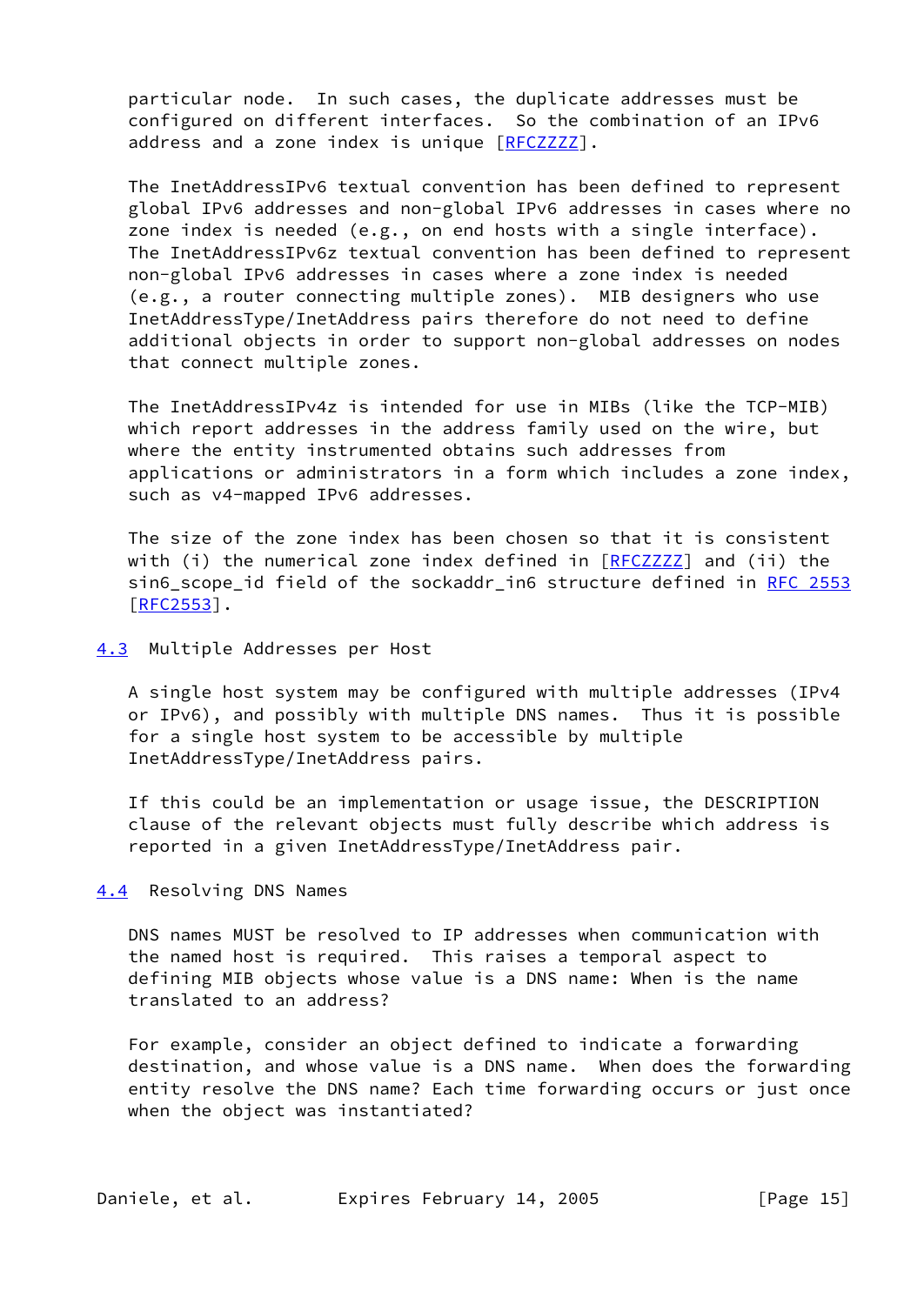<span id="page-17-1"></span> The DESCRIPTION clause of such objects SHOULD precisely define how and when any required name to address resolution is done.

 Similarly, the DESCRIPTION clause of such objects SHOULD precisely define how and when a reverse lookup is being done if an agent has accessed instrumentation that knows about an IP address and the MIB module or implementation requires it to map the IP address to a DNS name.

<span id="page-17-0"></span>[5](#page-17-0). Table Indexing Example

 This example shows a table listing communication peers that are identified by either an IPv4 address, an IPv6 address or a DNS name. The table definition also prohibits entries with an empty address (whose type would be "unknown"). The size of a DNS name is limited to 64 characters in order to satisfy OID length constraints.

```
 peerTable OBJECT-TYPE
    SYNTAX SEQUENCE OF PeerEntry
    MAX-ACCESS not-accessible
    STATUS current
    DESCRIPTION
        "A list of communication peers."
    ::= { somewhere 1 }
 peerEntry OBJECT-TYPE
    SYNTAX PeerEntry
    MAX-ACCESS not-accessible
    STATUS current
    DESCRIPTION
        "An entry containing information about a particular peer."
    INDEX { peerAddressType, peerAddress }
    ::= { peerTable 1 }
 PeerEntry ::= SEQUENCE {
    peerAddressType InetAddressType,
    peerAddress InetAddress,
    peerStatus INTEGER
 }
 peerAddressType OBJECT-TYPE
    SYNTAX InetAddressType
    MAX-ACCESS not-accessible
    STATUS current
    DESCRIPTION
```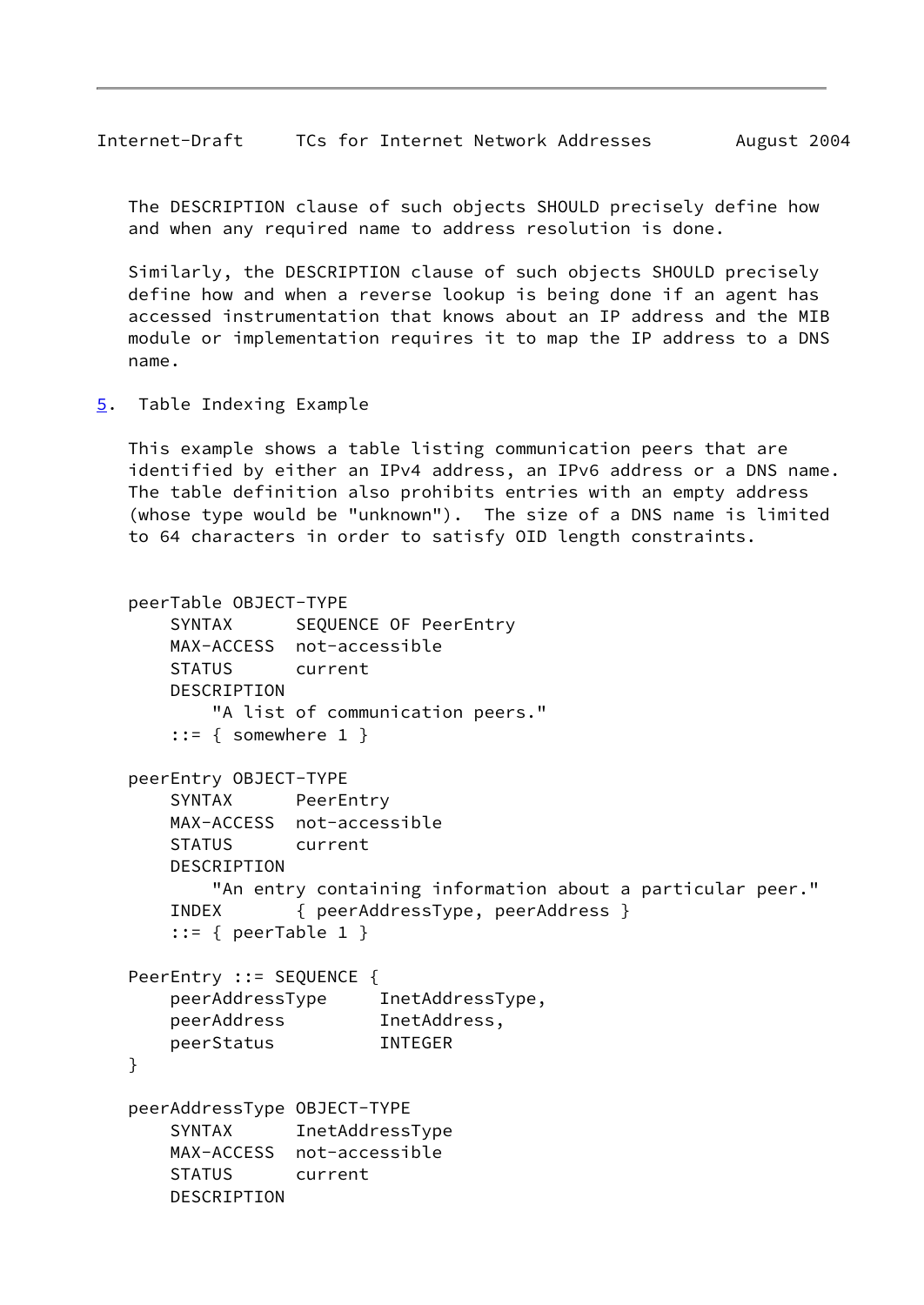"The type of Internet address by which the peer is reachable."

| Daniele, et al. | Expires February 14, 2005 | [Page 16] |  |
|-----------------|---------------------------|-----------|--|
|                 |                           |           |  |

Internet-Draft TCs for Internet Network Addresses August 2004

 $::=$  { peerEntry 1 }

 peerAddress OBJECT-TYPE SYNTAX InetAddress (SIZE  $(1..64)$ ) MAX-ACCESS not-accessible STATUS current DESCRIPTION "The Internet address for the peer. The type of this address is determined by the value of the peerAddressType object. Note that implementations must limit themselves to a single entry in this table per reachable peer. The peerAddress may not be empty due to the SIZE restriction. If a row is created administratively by an SNMP operation and the address type value is dns(16), then the agent stores the DNS name internally. A DNS name lookup must be performed on the internally stored DNS name whenever it is being used to contact the peer. If a row is created by the managed entity itself and the address type value is dns(16), then the agent stores the IP address internally. A DNS reverse lookup must be performed on the internally stored IP address whenever the value is retrieved via SNMP."  $::=$  { peerEntry 2 } The following compliance statement specifies that compliant

 implementations need only support IPv4/IPv6 addresses without a zone indices. Support for DNS names or IPv4/IPv6 addresses with zone indices is not required.

 peerCompliance MODULE-COMPLIANCE STATUS current DESCRIPTION "The compliance statement of the peer MIB."

MODULE -- this module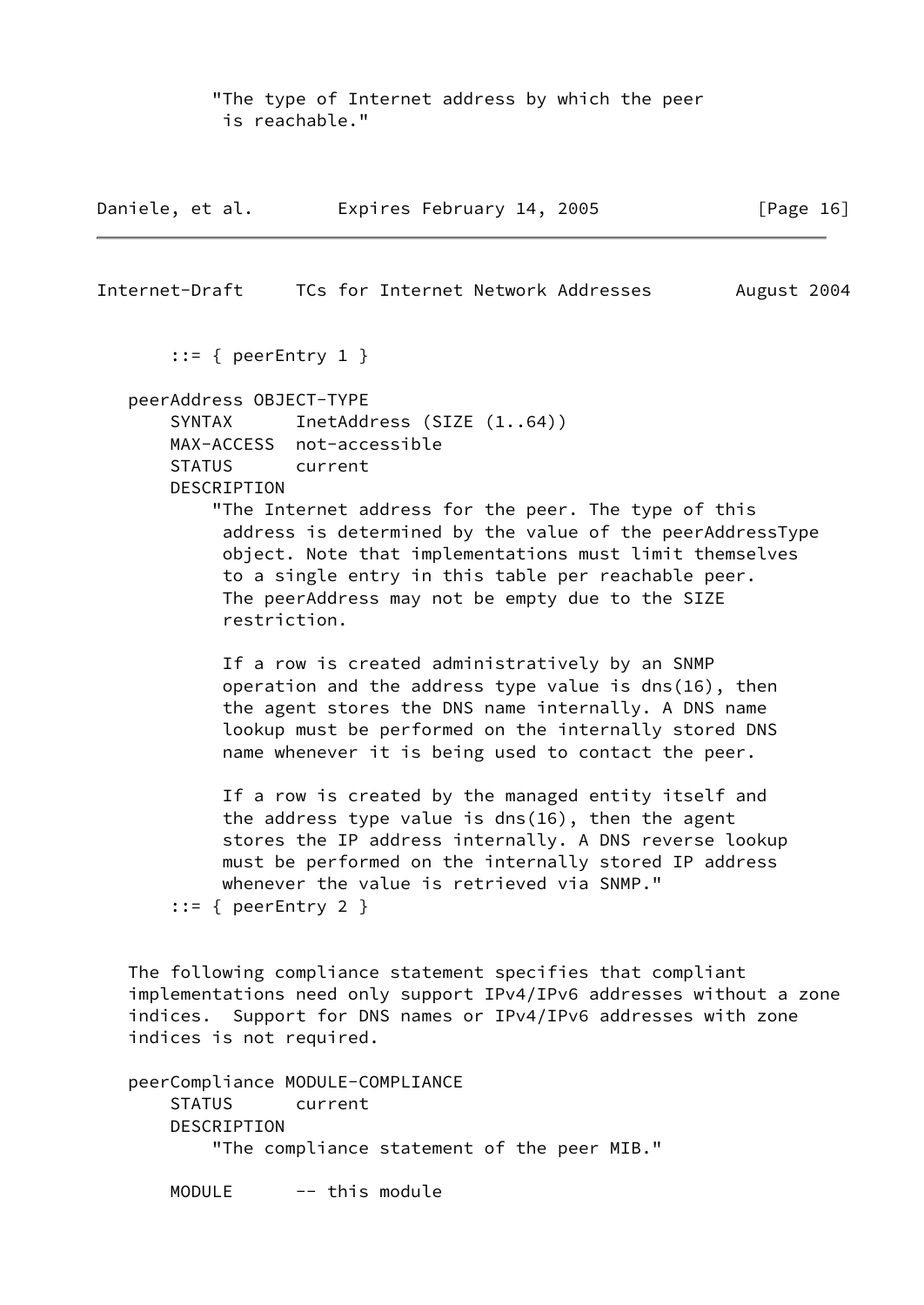MANDATORY-GROUPS { peerGroup } OBJECT peerAddressType SYNTAX InetAddressType {  $ipv4(1)$ ,  $ipv6(2)$  } DESCRIPTION "An implementation is only required to support IPv4 and IPv6 addresses without zone indices." ::= { somewhere 2 }

<span id="page-19-1"></span>Internet-Draft TCs for Internet Network Addresses August 2004

Daniele, et al. 
Expires February 14, 2005

[Page 17]

 Note that the SMIv2 does not permit inclusion of not-accessible objects in an object group (see section 3.1 in STD 58, [RFC 2580](https://datatracker.ietf.org/doc/pdf/rfc2580) [\[RFC2580](https://datatracker.ietf.org/doc/pdf/rfc2580)]). It is therefore not possible to formally refine the syntax of auxiliary objects which are not-accessible. In such a case, it is suggested to express the refinement informally in the DESCRIPTION clause of the MODULE-COMPLIANCE macro invocation.

<span id="page-19-0"></span>[6](#page-19-0). Security Considerations

 This module does not define any management objects. Instead, it defines a set of textual conventions which may be used by other MIB modules to define management objects.

 Meaningful security considerations can only be written in the MIB modules that define management objects. This document has therefore no impact on the security of the Internet.

<span id="page-19-2"></span>[7](#page-19-2). IANA Considerations

This document has no actions for IANA.

<span id="page-19-3"></span>[8](#page-19-3). Acknowledgments

 This document was produced by the Operations and Management Area "IPv6MIB" design team. The authors would like to thank Fred Baker, Randy Bush, Richard Draves, Mark Ellison, Bill Fenner, Jun-ichiro Hagino, Mike Heard, Tim Jenkins, Allison Mankin, Glenn Mansfield, Keith McCloghrie, Thomas Narten, Erik Nordmark, Peder Chr. Norgaard, Randy Presuhn, Andrew Smith, Dave Thaler, Kenneth White, Bert Wijnen, and Brian Zill for their comments and suggestions.

<span id="page-19-4"></span>[9](#page-19-4). Changes from [RFC 3291](https://datatracker.ietf.org/doc/pdf/rfc3291) to RFC XXXX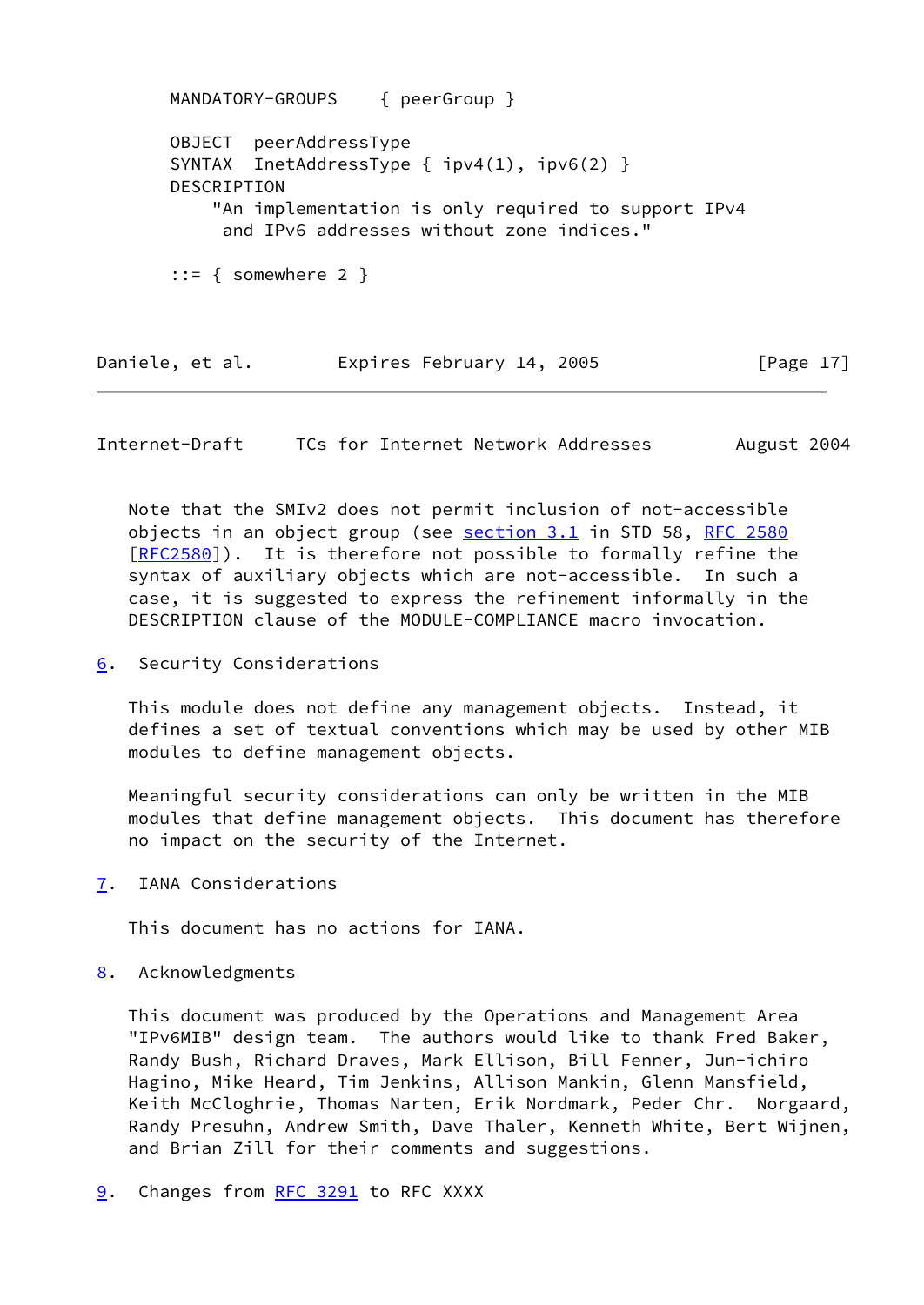The following changes have been made relative to [RFC 3291](https://datatracker.ietf.org/doc/pdf/rfc3291):

- o Added a range restriction to the InetAddressPrefixLength textual convention.
- o Added new textual conventions InetZoneIndex, InetScopeType and InetVersion.
- o Added explicit "d" DISPLAY-HINTs for textual conventions that did not have them.
- o Updated boilerplate text and references.

### <span id="page-20-0"></span>[10.](#page-20-0) Changes from [RFC 2851](https://datatracker.ietf.org/doc/pdf/rfc2851) to [RFC 3291](https://datatracker.ietf.org/doc/pdf/rfc3291)

The following changes have been made relative to [RFC 2851](https://datatracker.ietf.org/doc/pdf/rfc2851):

 o Added new textual conventions InetAddressPrefixLength, InetPortNumber, and InetAutonomousSystemNumber.

| Daniele, et al. | Expires February 14, 2005 | [Page 18] |  |
|-----------------|---------------------------|-----------|--|
|                 |                           |           |  |

<span id="page-20-2"></span>

| Internet-Draft<br>TCs for Internet Network Addresses<br>August 2004 |  |
|---------------------------------------------------------------------|--|
|---------------------------------------------------------------------|--|

- o Rewrote the introduction to say clearly that in general, one should define MIB tables that work with all versions of IP. The other approach of multiple tables for different IP versions is strongly discouraged.
- o Added text to the InetAddressType and InetAddress descriptions which requires that implementations must reject set operations with an inconsistentValue error if they lead to inconsistencies.
- o Removed the strict ordering constraints. Description clauses now must explain which InetAddressType object provides the context for an InetAddress or InetAddressPrefixLength object.
- o Aligned wordings with the IPv6 scoping architecture document.
- o Split the InetAddressIPv6 textual convention into the two textual conventions (InetAddressIPv6 and InetAddressIPv6z) and introduced a new textual convention InetAddressIPv4z. Added ipv4z(3) and ipv6z(4) named numbers to the InetAddressType enumeration. Motivations for this change: (i) enable the introduction of a textual conventions for non-global IPv4 addresses, (ii) alignment with the textual conventions for transport addresses, (iii) simpler compliance statements in cases where support for IPv6 addresses with zone indices is not required, (iv) simplify implementations for host systems which will never have to report zone indices.
- <span id="page-20-1"></span>[11.](#page-20-1) References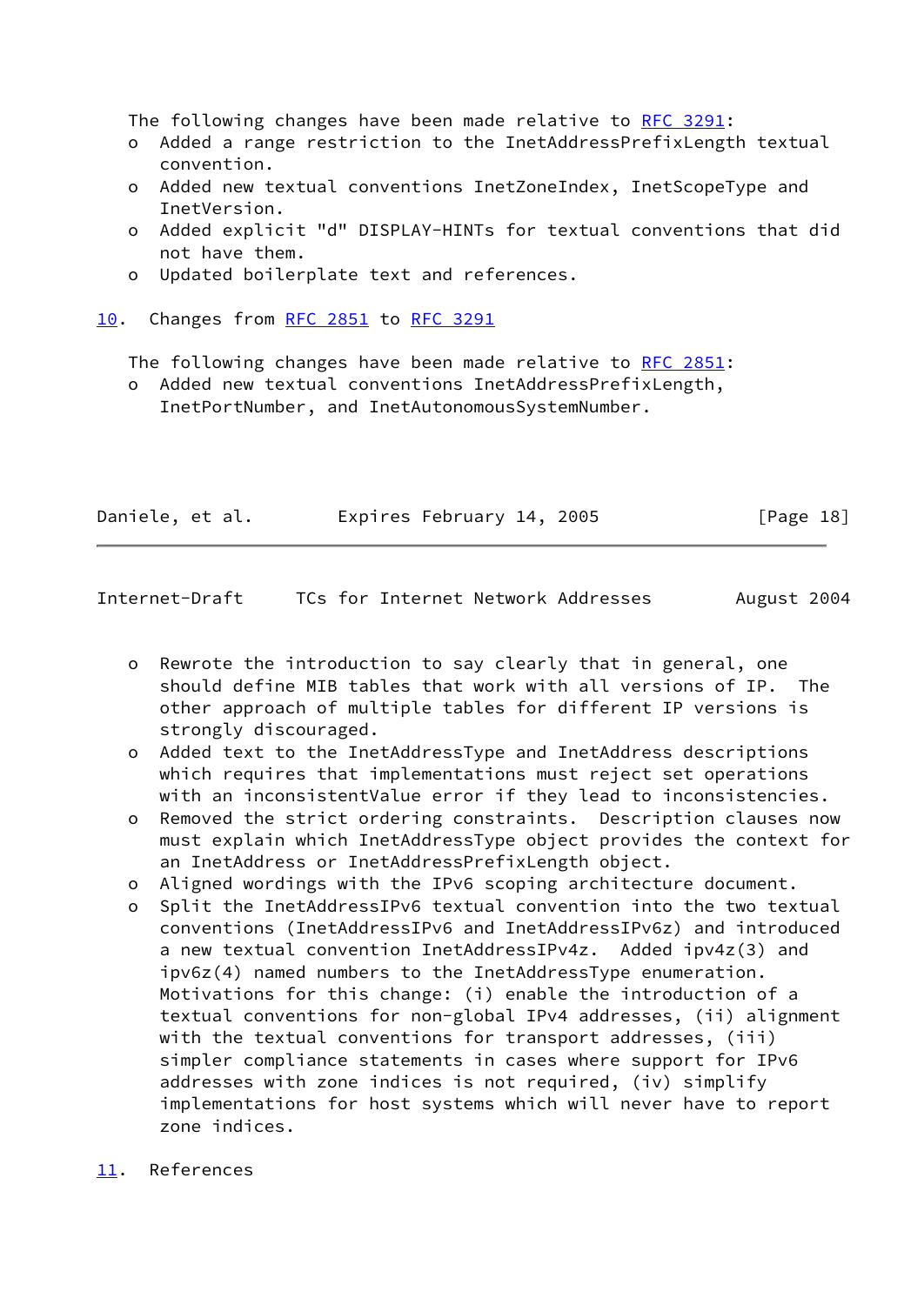<span id="page-21-0"></span>[11.1](#page-21-0) Normative References

- [RFC2119] Bradner, S., "Key words for use in RFCs to Indicate Requirement Levels", [BCP 14](https://datatracker.ietf.org/doc/pdf/bcp14), [RFC 2119](https://datatracker.ietf.org/doc/pdf/rfc2119), March 1997.
- [RFC2578] McCloghrie, K., Perkins, D. and J. Schoenwaelder, "Structure of Management Information Version 2 (SMIv2)", STD 58, [RFC 2578,](https://datatracker.ietf.org/doc/pdf/rfc2578) April 1999.
- [RFC2579] McCloghrie, K., Perkins, D. and J. Schoenwaelder, "Textual Conventions for SMIv2", STD 58, [RFC 2579,](https://datatracker.ietf.org/doc/pdf/rfc2579) April 1999.
- [RFC2580] McCloghrie, K., Perkins, D. and J. Schoenwaelder, "Conformance Statements for SMIv2", STD 58, [RFC 2580,](https://datatracker.ietf.org/doc/pdf/rfc2580) April 1999.
- [RFC3513] Hinden, R. and S. Deering, "Internet Protocol Version 6 (IPv6) Addressing Architecture", [RFC 3513,](https://datatracker.ietf.org/doc/pdf/rfc3513) April 2003.
- <span id="page-21-3"></span> [RFCZZZZ] Deering, S., Haberman, B., Jinmei, T., Nordmark, E. and B. Zill, "IPv6 Scoped Address Architecture", [draft-ietf-ipv6-scoping-arch-01.txt](https://datatracker.ietf.org/doc/pdf/draft-ietf-ipv6-scoping-arch-01.txt), February 2004.

| Daniele, et al. |  | Expires February 14, 2005 |  | [Page 19] |  |
|-----------------|--|---------------------------|--|-----------|--|
|-----------------|--|---------------------------|--|-----------|--|

<span id="page-21-2"></span>Internet-Draft TCs for Internet Network Addresses August 2004

- <span id="page-21-1"></span>[11.2](#page-21-1) Informative References
	- [RFC3410] Case, J., Mundy, R., Partain, D. and B. Stewart, "Introduction and Applicability Statements for the Internet-Standard Management Framework", [RFC 3410,](https://datatracker.ietf.org/doc/pdf/rfc3410) December 2002.
	- [RFC2863] McCloghrie, K. and F. Kastenholz, "The Interfaces Group MIB", [RFC 2863](https://datatracker.ietf.org/doc/pdf/rfc2863), June 2000.
	- [RFC2553] Gilligan, R., Thomson, S., Bound, J. and W. Stevens, "Basic Socket Interface Extensions for IPv6", [RFC 2553](https://datatracker.ietf.org/doc/pdf/rfc2553), March 1999.
	- [RFC3419] Daniele, M. and J. Schoenwaelder, "Textual Conventions for Transport Addresses", [RFC 3419](https://datatracker.ietf.org/doc/pdf/rfc3419), December 2002.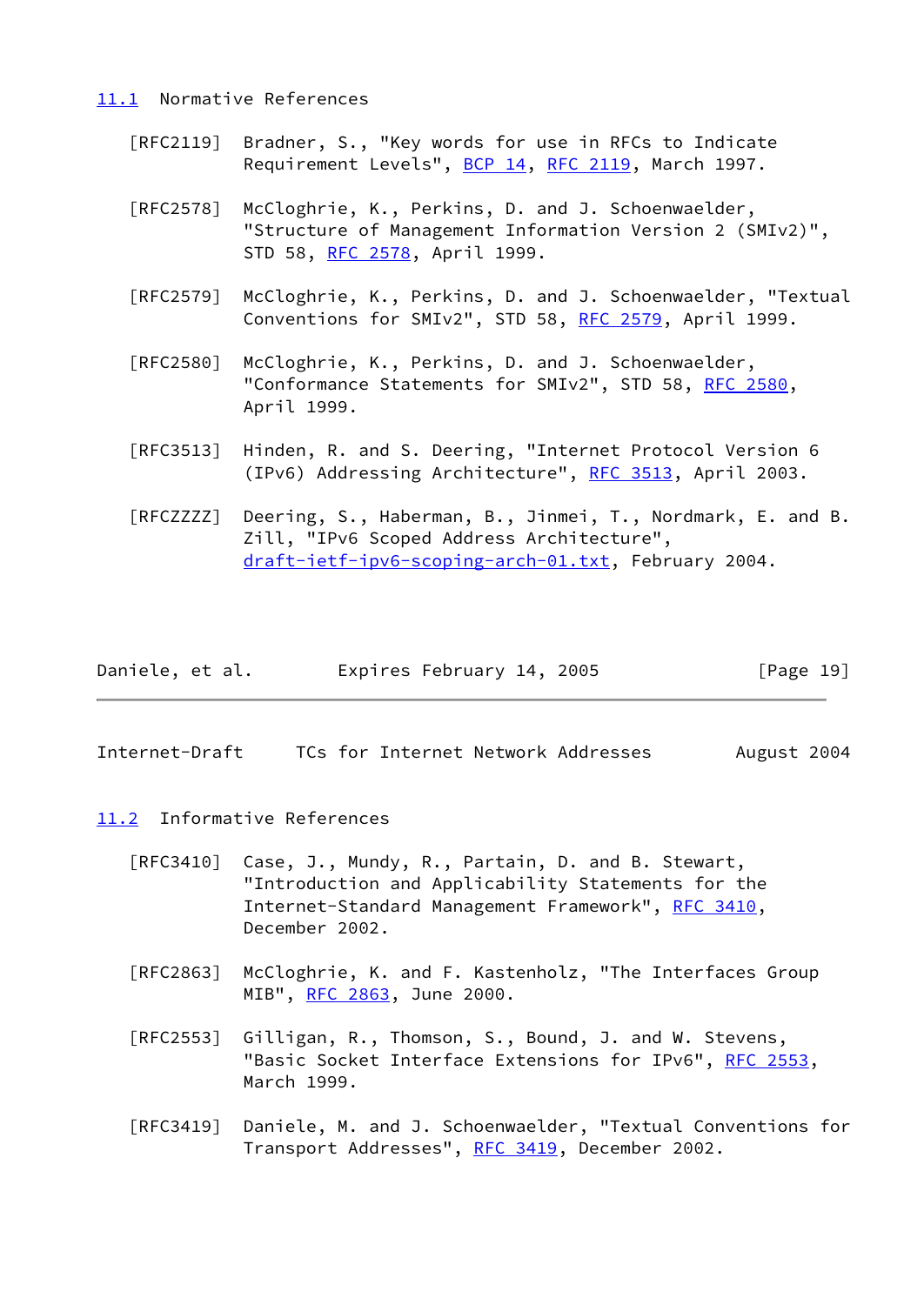Authors' Addresses Mike Daniele Consultant 19 Pinewood Rd Hudson, NH 03051 USA Phone: +1 603 883-6365 EMail: md@world.std.com Brian Haberman Caspian Networks 1 Park Drive, Suite 300 Research Triangle Park, NC 27709 USA Phone: +1 919-949-4828 EMail: brian@innovationslab.net Shawn A. Routhier Wind River Systems, Inc. 500 Wind River Way Alameda, CA 94501 USA Phone: +1 510 749-2095 EMail: shawn.routhier@windriver.com Daniele, et al. 
Expires February 14, 2005

[Page 20] Internet-Draft TCs for Internet Network Addresses August 2004 Juergen Schoenwaelder International University Bremen P.O. Box 750 561

 28725 Bremen Germany

 Phone: +49 421 200-3587 EMail: j.schoenwaelder@iu-bremen.de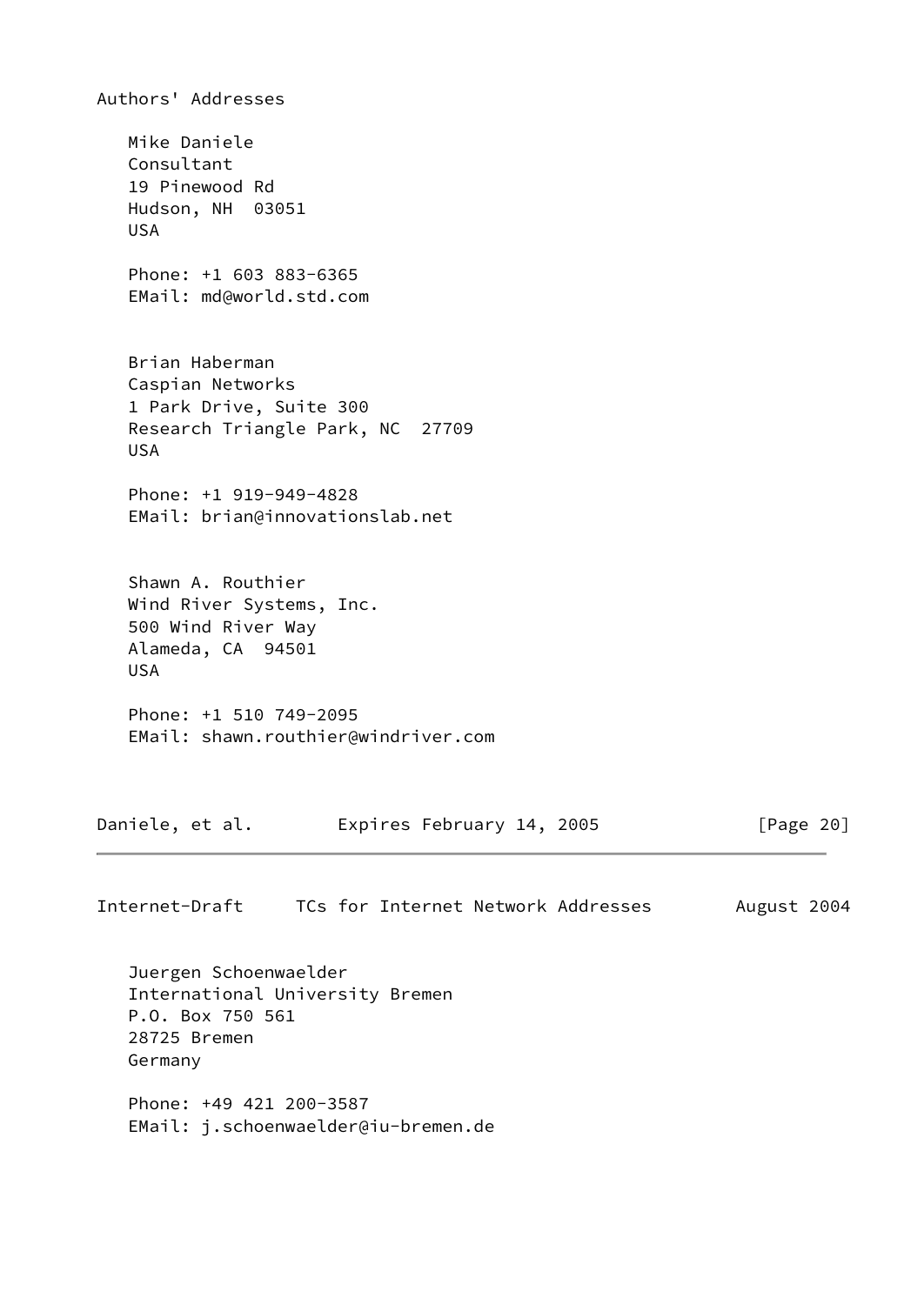| Daniele, et al. |  | Expires February 14, 2005 |  | [Page 21] |
|-----------------|--|---------------------------|--|-----------|
|-----------------|--|---------------------------|--|-----------|

<span id="page-23-0"></span>Internet-Draft TCs for Internet Network Addresses August 2004

Intellectual Property Statement

 The IETF takes no position regarding the validity or scope of any Intellectual Property Rights or other rights that might be claimed to